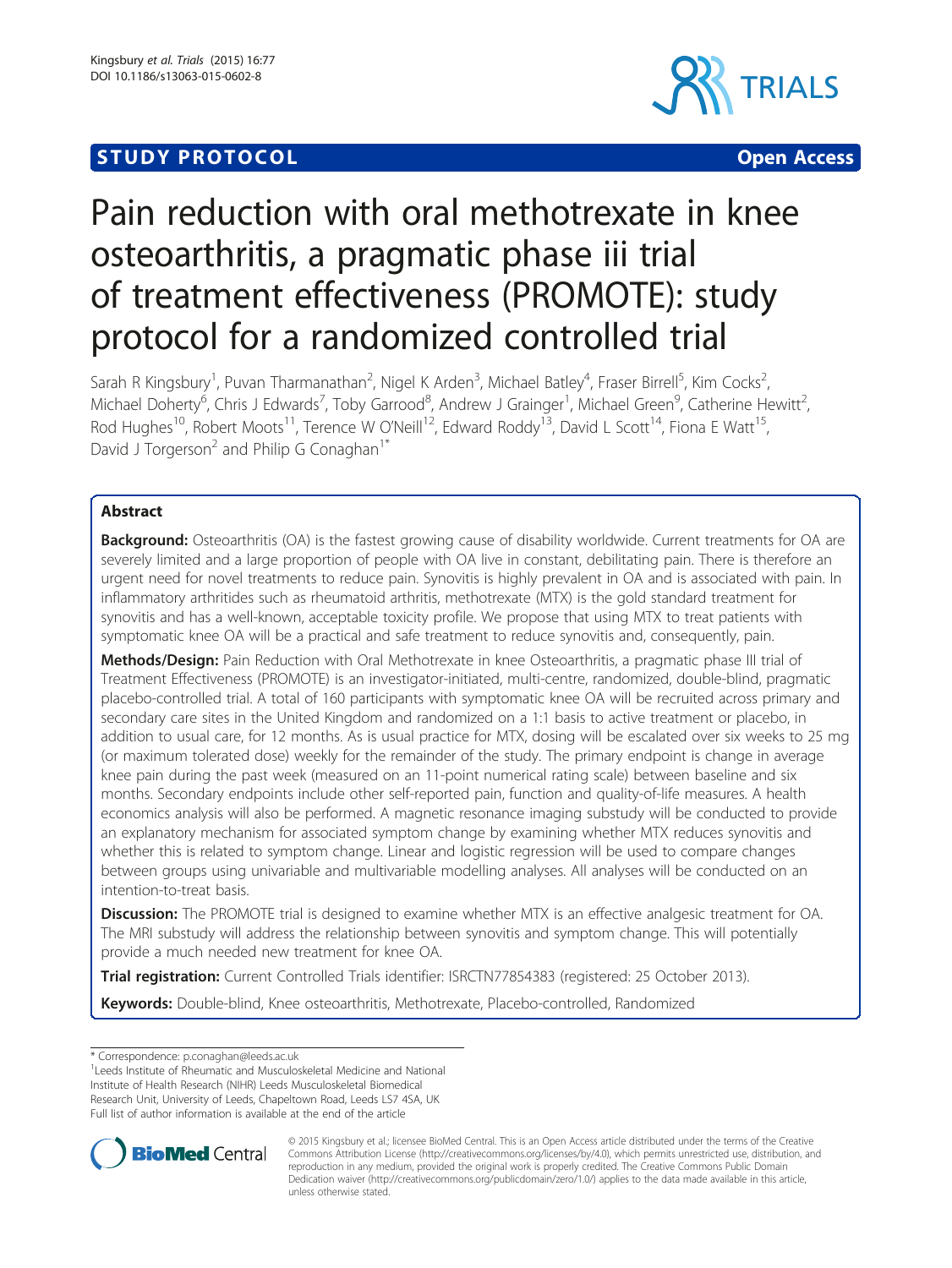## Background

With a rapidly ageing population, osteoarthritis (OA) has become the fastest growing cause of disability worldwide [[1,2](#page-11-0)]. Current estimates suggest that over 250 million people across the globe are affected by OA, with a lifetime risk for the development of knee OA of approximately 40% [[1-](#page-11-0)[3\]](#page-12-0). OA is characterized by chronic joint pain and functional impairment, resulting in markedly reduced quality of life for individuals. OA also places an enormous burden on health services and health economies, and is the second leading cause of absence from work [[4](#page-12-0)]. The cumulative cost of OA has been estimated to amount to approximately 1% of gross national product [\[5,6\]](#page-12-0).

One of the major barriers to reducing the impact of OA, both on individuals and society, is the lack of efficacious therapies available to treat the symptoms of OA or to slow the disease process and associated structural progression. Current management guidelines for OA include pharmacological therapies such as paracetamol and NSAIDs, and non-pharmacological therapies including weight loss and exercise [[7-9\]](#page-12-0). Although current treatments are aimed at providing symptomatic relief, recent studies suggest that the large majority of people with OA live in constant pain despite use of available therapies [\[10\]](#page-12-0). These therapies are also associated with significant toxicities. In addition, because the typical OA patient is of advanced age with multiple comorbidities, many have contraindications to the use of traditional OA medications. Hence, there is a pressing need to identify alternative therapies for OA in order to tackle this increasing problem [\[11,12\]](#page-12-0).

There is increasing evidence, particularly from imaging studies, of a high prevalence of synovitis (inflammation of the synovial membrane) in OA, with abnormalities present from the earliest stages of the disease and associated with the presence and severity of pain [\[13-18](#page-12-0)]. These changes are often indistinguishable to those observed in rheumatoid arthritis (RA), although they are generally confined to more discrete regions within the joint, generally adjacent to sites of chondropathy. Increased levels of pro-inflammatory cytokines (such as tumour necrosis factor (TNF)α, interleukin (IL)-1β and IL-6), reduced levels of anti-inflammatory cytokines (such as IL-10 and IL-1RA), infiltration of mononuclear cells and adaptive immune cell responses have all been demonstrated within OA fluid and tissue, suggesting that modulating the inflammatory response may be effective as a treatment target for OA [[19-21](#page-12-0)].

The rationale for targeting synovitis as a treatment for OA pain is supported by previous studies of anti-inflammatory agents. Randomized controlled trials of non-steroidal antiinflammatory drugs (NSAIDs) and the fewer randomized controlled trials of intra-articular (IA) and oral corticosteroids have demonstrated modest, short-term pain reduction associated with anti-inflammatory effects and reduced synovitis [[22-27\]](#page-12-0). However, although NSAIDs and corticosteroids have positive short-term effects their long-term use is not desirable, with contra-indications to their use in many people with OA.

Disease modifying anti-rheumatic drugs (DMARDs) are the mainstay of treatment for RA and all have anti-synovial effects. Methotrexate ((MTX) 4-amino-10-methylfolic acid) is the first-line treatment widely used to treat synovitis in the inflammatory arthritides, and current evidence suggests it is the most effective DMARD and safe for long-term use [[28](#page-12-0)]. Indications for the use of MTX have expanded in recent years to include trials to reduce cardiovascular disease (CVD) in the general population, as well as showing reductions in CVD in RA patients [[29](#page-12-0)]. There is more uncertainty about the benefits of MTX in other peripheral joint arthritides such as psoriatic arthritis (PsA), however this may reflect a lack of robust trial data [\[30](#page-12-0)].

MTX is a folic acid antagonist which has both an antiproliferative and an anti-inflammatory action. The antiproliferative activity of MTX is mediated through inhibition of the de novo synthesis of purines and pyrimidines by acting as a specific antagonist of folic acid. MTX was initially used in high doses for its anti-proliferative effect in the treatment of cancer, at doses of up to 5,000 mg per week. At much lower doses (15 to 25 mg per week), as used in inflammatory arthritis, MTX has an antiinflammatory effect by inducing an increase in adenosine release from cells through selective inhibition of aminoimidazole carboxamide ribonucleotide (AICAR) transformylase, an enzyme that catalyses an intermediary step in de novo purine biosynthesis. Extracellular adenosine is a potent inhibitor of inflammation, suppressing the inflammatory functions of neutrophils, macrophages and monocytes, dendritic cells and lymphocytes, thereby reducing secretion of inflammatory cytokines, including TNFα and IL-6, which drive synovitis [[31](#page-12-0),[32](#page-12-0)].

Given the high levels of pro-inflammatory cytokines and the evidence of immune cell infiltration into OA joints, coupled with the strong correlations observed between synovitis and pain, there is rationale for the use of MTX for reducing symptoms in OA. Most patients tolerate MTX for long-term use [\[33](#page-12-0)] and the use of folic acid concomitantly with MTX reduces the incidence of side-effects [[34\]](#page-12-0). Patients undergo regular blood monitoring to assess for toxicity, and abnormalities in results usually respond to a dose reduction or temporary cessation, or an increase in folic acid supplementation. Sideeffects of MTX can include gastrointestinal side-effects, haematological abnormalities and elevated liver transaminases. Side-effects resulting in discontinuation of the drug vary in frequency from 15 to 17% [[35,36\]](#page-12-0), but have been shown to reduce to 4% in the second year of treatment [\[35\]](#page-12-0).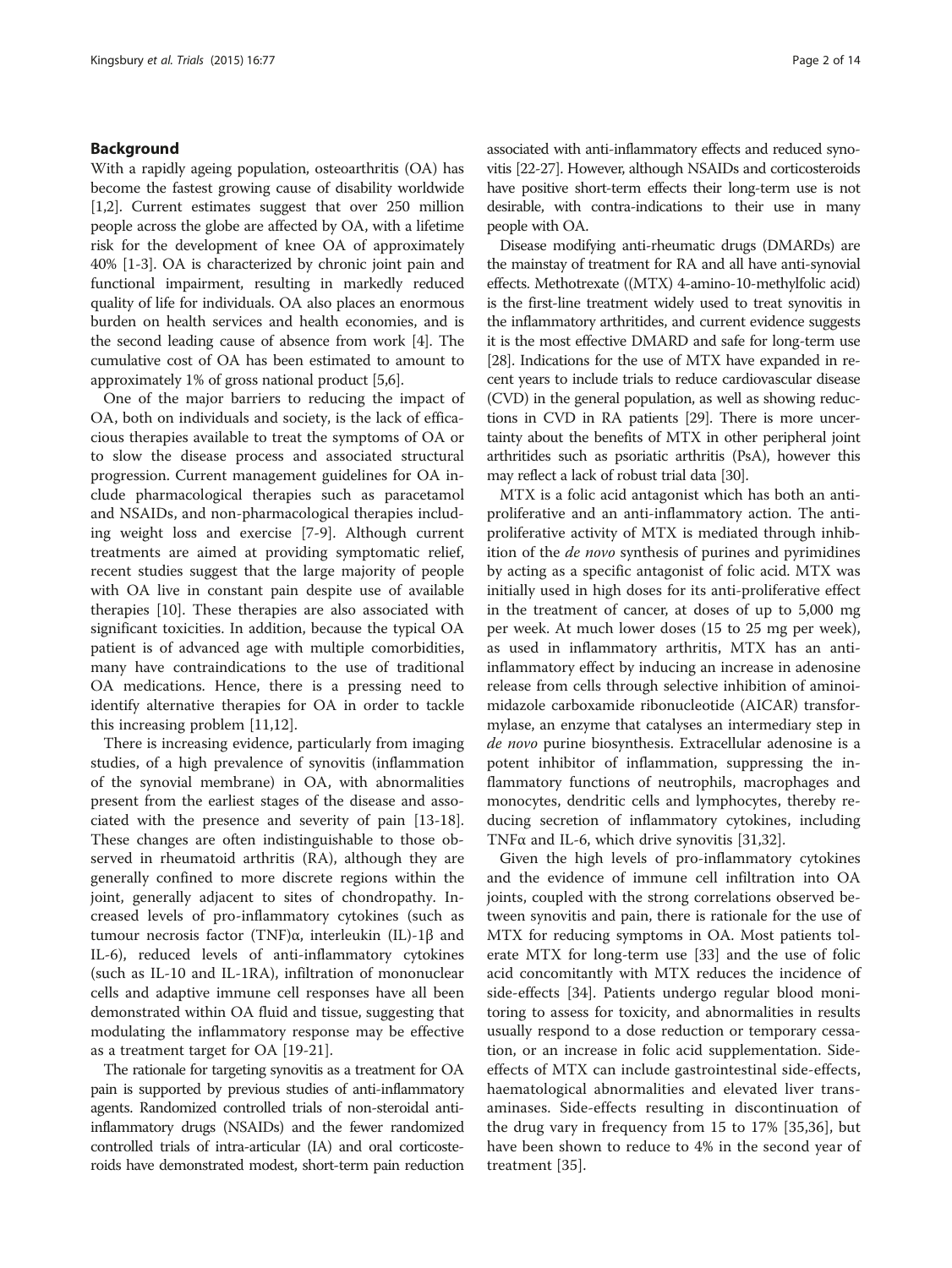To date there have been no large trials of MTX for treating OA. Two small studies, one in knee OA and the other in hand OA, have been carried out and these had conflicting results (Figure 1 and Table [1](#page-3-0)) [\[37,38](#page-12-0)]. One additional study examined the effect of MTX in calcium pyrophosphate crystal disease (CPPD) [\[39\]](#page-12-0). However, these studies included very low patient numbers and small doses of MTX, which makes it difficult to determine whether the results are valid.

More recently, we conducted an open-label pilot study of 30 patients with knee OA who took MTX for six months [\[40\]](#page-12-0). A total of 23 patients completed the study, 20 of whom were taking a MTX dose of 15 mg/week or more. At six months, 50% of patients had a 20% reduction in pain, whilst 37% had a 40% reduction in pain. Of the seven participants who did not complete the study, four withdrew due to side effects (lethargy, nausea and headaches in three patients and thrush in one patient) and three withdrew due to lack of response. Further evidence for the potential of MTX as a therapy for OA can be extrapolated from animal studies, with positive effects on cartilage demonstrated in lapine models of OA [[41,42\]](#page-12-0).

Taken together these clinical and experimental studies suggest potential for MTX as a useful treatment for OA. We propose that treating patients with symptomatic knee OA with MTX will be a practical and safe treatment to reduce synovitis and therefore reduce pain. We believe that the preliminary data from the handful of small studies previously conducted, including our pilot study, strongly support the need for a well-designed,



adequately powered, randomized placebo-controlled trial to examine fully the potential use of MTX as a treatment for OA. The Pain Reduction with Oral Methotrexate in knee Osteoarthritis, a pragmatic phase III trial of Treatment Effectiveness (PROMOTE) was designed to this end.

This paper states the objective of the PROMOTE trial, discusses study design challenges encountered in its planning, and outlines the resultant study design and protocol for the PROMOTE trial.

## Trial objectives

The primary objective of the trial is to determine whether MTX reduces pain associated with knee OA as compared to placebo. Secondary objectives of the trial are:

- 1. To determine whether MTX improves function,
- 2. To determine whether MTX improves quality of life and
- 3. To determine whether MTX is a cost-effective treatment for knee OA.

In addition to the main study, PROMOTE contains a magnetic resonance imaging (MRI) substudy and a biological substudy. Patients enrolled in the main study may opt to enrol in one, both or neither of the sub-studies. The objective of the MRI substudy is to provide an explanatory mechanism for associated symptom change by examining whether MTX reduces synovitis, and whether this is related to symptom change. The objective of the biological substudy is to determine whether baseline soluble immunological and inflammatory biomarkers predict response to treatment, and whether changes in levels occur following treatment with MTX.

## Trial development

The trial was designed with key stakeholders including rheumatologists with experience of treating OA, general practitioners with a special interest in musculoskeletal disease, methodologists and users with experience of knee OA. The intention was to be pragmatic, allowing physicians to include MTX in the overall care of patients with knee OA and have relative flexibility in this regard, thereby being representative of clinical practice. We faced a number of challenges in achieving the ideal design for the PROMOTE trial which are discussed in more detail in the relevant sections below. Key challenges included defining the dosing and dose escalation strategy for use of MTX in OA patients, maintaining the blind due to the well-known side-effect profile of MTX, timing of the primary outcome, ensuring optimal recruitment for a trial that is conducted in secondary care for a condition where patients predominantly reside in primary care and maintaining the pragmatic nature of the trial with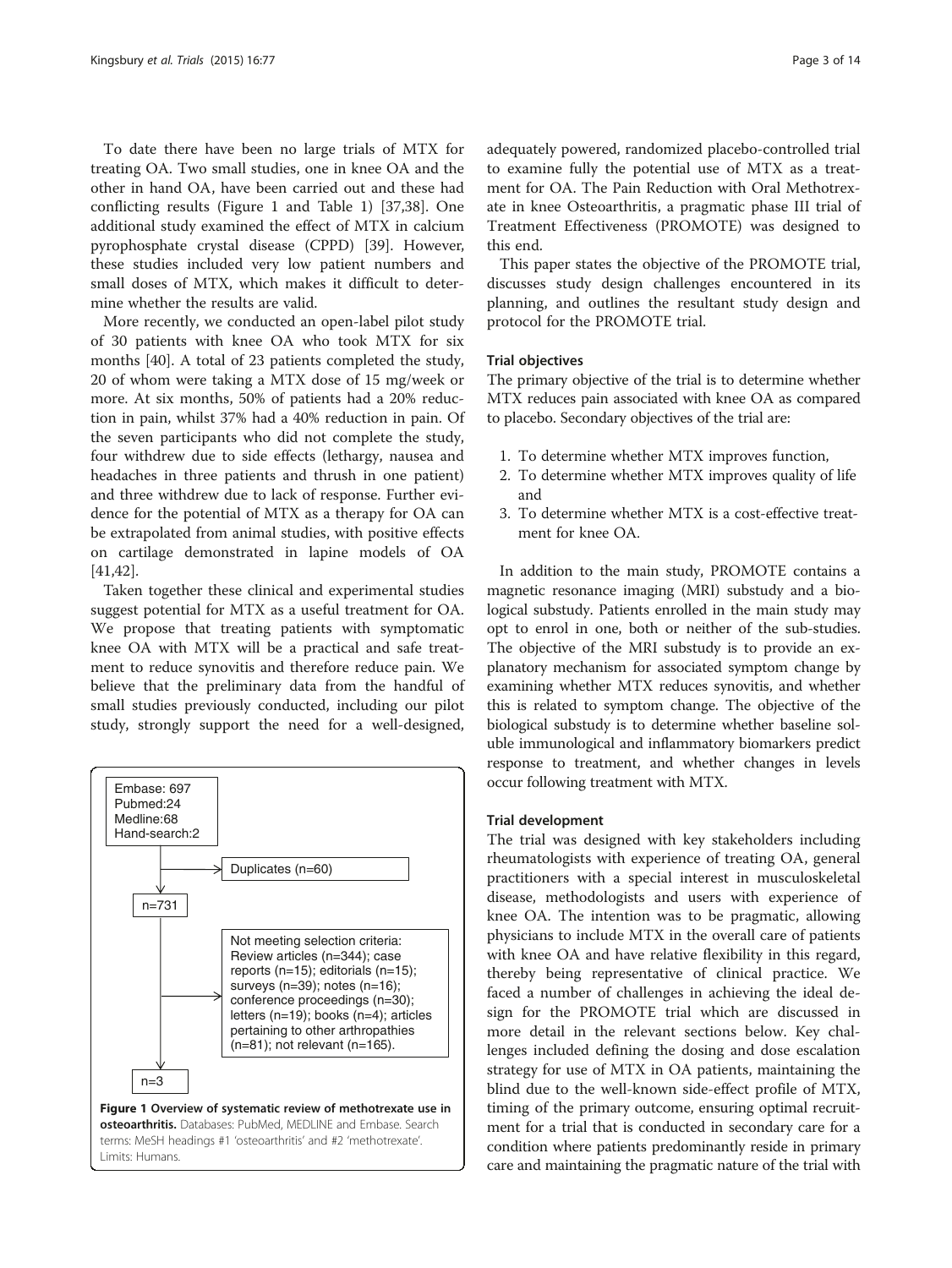<span id="page-3-0"></span>Table 1 Systematic review of methotrexate use in osteoarthritis

| Reference                    | n    | <b>Site</b>        | Treatment                                                  | Outcome                                                                                                                                                                                                                                                                                                                             |
|------------------------------|------|--------------------|------------------------------------------------------------|-------------------------------------------------------------------------------------------------------------------------------------------------------------------------------------------------------------------------------------------------------------------------------------------------------------------------------------|
| de Holanda 2007<br>$[37]$    |      | 58 Knee OA         | Double-blind, placebo controlled, 4 months,<br>7.5 mg/week | No statistically significant difference between both groups<br>regarding WOMAC ( $P = 0.94$ ), Lequèsne Algofunctional<br>Index ( $P = 0.87$ ) and VAS ( $P = 0.89$ . No significant difference<br>in paracetamol consumption between both groups, however,<br>there was tendency to increased consumption in the<br>placebo group. |
| Pavelka 2006 [38]            | - 21 | Erosive hand<br>OA | Open label, 10 mg of MTX orally<br>for two months          | Significant decrease of pain after 2 months of<br>treatment (54.4 ± 17.0 mm versus 39.7 ± 19.6 mm, $P < 0.01$ )<br>and stiffness (28.8 $\pm$ 24 min versus 21.8 $\pm$ 19.1 min, P <0.01)                                                                                                                                            |
| Chollet-Janin 2007 5<br>[39] |      | CPPD               | Open label, 5 to 20 mg/week                                | Clinical response in all 5 patients with significant reduction in<br>pain intensity, swollen and tender joint counts and mean<br>improvement time of 7.4 weeks                                                                                                                                                                      |

CPPD, calcium pyrophosphate deposition disease; MTX, methotrexate; OA, osteoarthritis; VAS, visual analogue scale; WOMAC, Western Ontario and McMaster Osteoarthritis Index.

respect to concomitant medication use, whilst protecting the validity of the primary pain outcome.

## Methods/Design

The PROMOTE trial is an investigator-initiated, multicentre, 160 patient, randomized placebo-controlled trial to compare the reduction in pain associated with knee OA with MTX as compared to placebo. Participants will be randomized on a 1:1 basis to MTX or placebo, and treatment will be for 12 months.

## Population

All adults with symptomatic radiographic knee OA and inadequate response or toxicity to their existing medication (to include paracetamol, NSAIDs or opioid).

## Intervention and comparator

Participants will be randomized to receive either overencapsulated MTX 2.5 mg tablets (packed with microcrystalline cellulose (Sharp Clinical Services (UK) Ltd, Crickhowell, Wales)) or placebo (matching capsules packed with microcrystalline cellulose (Sharp Clinical Services (UK) Ltd, Crickhowell, Wales)).

## Choice of dosing for methotrexate in patients with osteoarthritis

MTX is currently used in RA with a maximum dose of 25 mg per week. Previous small studies in OA have used lower doses than those used in RA [[37,38\]](#page-12-0); however to alleviate concerns around inefficacy due to inadequate dosing, we will follow current guidelines for use of MTX in RA as the model for the PROMOTE trial. Participants will be prescribed 10 mg MTX or placebo weekly for two weeks, followed by 15 mg weekly for two weeks, 20 mg weekly for two weeks and 25 mg weekly for the remainder of the study if there is no toxicity as determined at the physician's discretion [[43](#page-12-0),[44](#page-12-0)]. In practice, slower dose escalation may be necessary in some participants, and deviations from this protocol (for example

escalation by 2.5 mg every two weeks) will be permitted at the clinician's discretion to bring participants to the maximum tolerated dose as closely in line with the stated strategy as possible.

If participants show toxicity to MTX upon dose escalation the dose will be dropped to the maximum tolerated dose (minimum dose, 7.5 mg/week) and this will be maintained for the duration of the study. In our pilot study of MTX in OA, 20 of the 23 participants completing the study did so on a dose of 15 mg or more. Dose reduction (to 7.5 to 12.5 mg) was required in four participants; one due to renal impairment and three due to side effects (nausea, headache and sore roof of mouth), all of which improved upon dose reduction. Participants who are intolerant of oral MTX will not be switched to subcutaneous MTX (a common practice for RA), due to complexities in maintaining the blind.

All participants will be routinely reminded and encouraged to comply with the prescribed dose of investigational medicinal product (IMP). However, given the long half-life of MTX, those who miss doses of IMP will be allowed to restart medication if they so wish, and will not be handled differently during the course of followup. For the purposes of analysis, a participant missing more than four doses of MTX within any three-month period will be counted as a 'non-complier'.

## Non-investigational medicinal product

All participants will be prescribed oral folic acid 5 mg tablets to be taken on the six consecutive days after taking the weekly MTX or placebo dose. Folic acid supplementation has been shown to ameliorate side effects associated with MTX's activity as an antagonist of folic acid metabolism [[45\]](#page-12-0).

#### Concomitant medication

In order to maintain the pragmatic nature of the trial, there are no restrictions written into the protocol with regard to concomitant analgesic medications. All participants, whether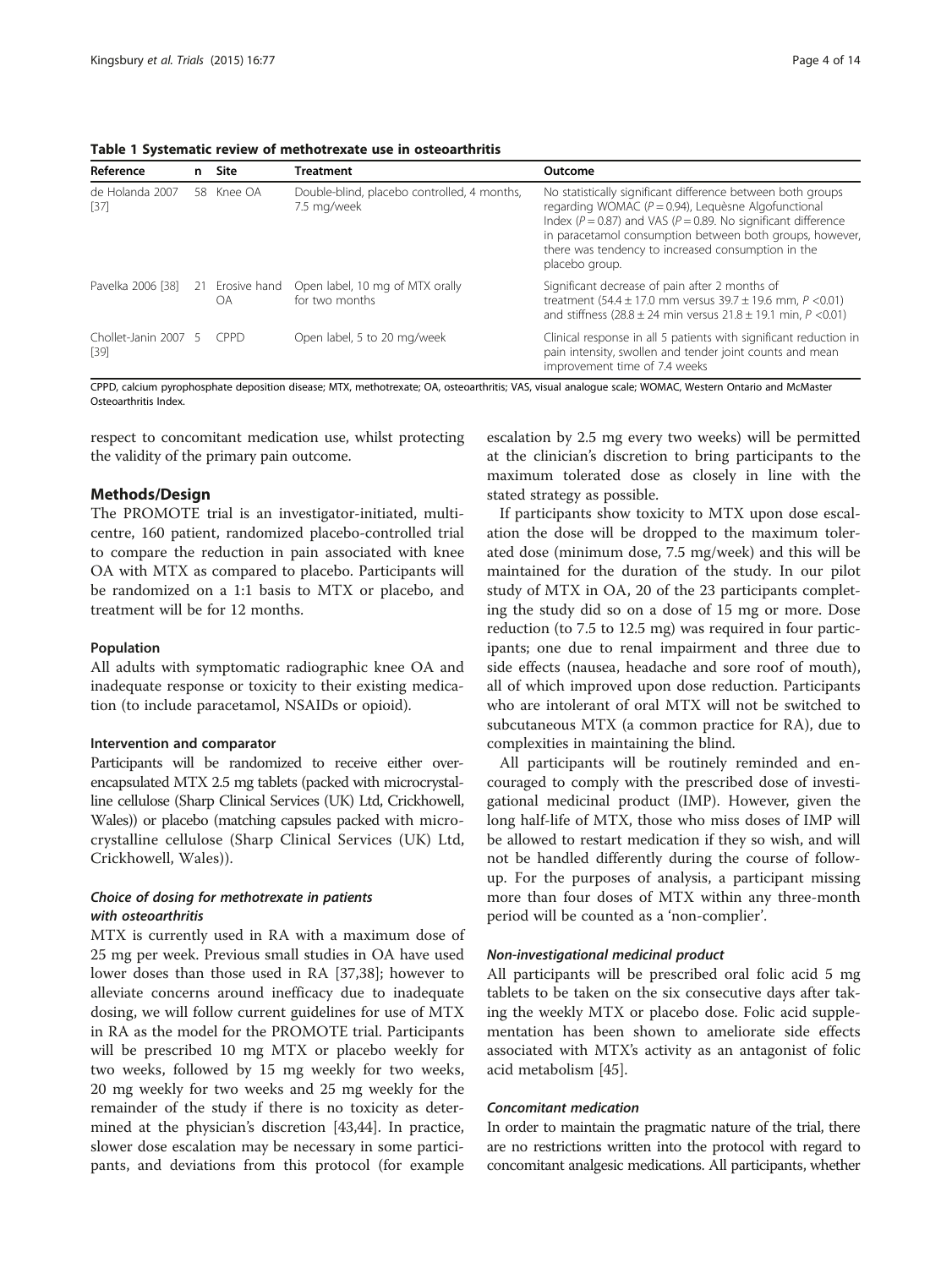on MTX or placebo, will be allowed to continue taking the treatments for knee OA that they are taking at their screening visit for the duration of the trial. Investigators will be responsible for the overall management of a participant's medication, and will ask participants to avoid changing their analgesic or anti-inflammatory medication for the duration of the trial. However, if a participant is experiencing increased pain and requires an increase in the dose of analgesics then the use of paracetamol, topical or oral NSAIDs or opioids, or a combination of these will be permitted, but the reason for the dose increase and the dose used will be documented. The choice of medications and doses to be used lie with the principal investigator and clinicians working at study sites in order to ensure that treatment for participants in both groups is optimized. Participants will be permitted to continue current use of chondroitin and glucosamine, provided the dose has been stable for three months at study entry; however their use must be clearly documented in the case report form (CRFChondroitin or glucosamine therapy will not be commenced during the duration of the trial. Chronic NSAID and opioid use days in the last three months) will be included as a covariate in the analysis.

The exception to this rule is corticosteroid use, since corticosteroids may have a significant effect on a participant's experience of pain, to the point of affecting response to the primary outcome. Whilst there will be no overall restriction on the use of corticosteroids, the protocol provides guidance to investigators on the use of corticosteroids in order to minimise effects on the primary outcome, as detailed below. Participants will be asked not to use corticosteroids (oral, intravenous, IA or intra-muscular) between months three to six of the trial (three months before the primary endpoint). In months zero to three and six to 12 a single IA corticosteroid (in a non-knee joint) and up to one week of oral corticosteroids will be permitted. If corticosteroids are deemed necessary for medical reasons then their date of use, dose, route and indication must be clearly documented in the CRF. Patients will be offered the option of a rescue IA corticosteroid injection to their signal knee after the six-month visit of the trial if their symptoms are intolerable despite current medication. Corticosteroid use is ultimately at the discretion of the principal investigatoror study physician. All steroid use must be notified to the PROMOTE trial team centrally, but this will not affect the participant's continued follow-up in the trial.

## Outcome measures

The PROMOTE trial will examine a range of clinical, imaging and quality-of-life and economic outcomes, in line with the objectives listed.

## Clinical outcome measures

The primary endpoint of the study will be change in 'average overall knee pain severity over the previous

week' (as graded on a zero to 10 numerical rating scale (NRS)) between baseline and six months (24 weeks). An NRS was chosen to measure pain as they have been found to be reliable and to demonstrate good face and criterion validity, and they are recommended as a core outcome measure for chronic pain clinical trials by the Initiative on Methods, Measurement, and Pain Assessment in Clinical Trials (IMMPACT) [\[46](#page-13-0)-[50\]](#page-13-0).

The timing of the primary outcome at six months was defined due to the slow-acting nature of MTX. Studies in RA have found that several months of treatment may be required before any symptomatic effect is noted [[43,44\]](#page-12-0). Our own recent study of MTX versus MTX plus etanercept in RA, in which the MTX arm used the same dosing schedule as that planned for the PROMOTE trial, found that approximately 20% of participants in the MTX arm showed a major clinically significant response (tender and swollen joint count of zero) at three months, with this rising to 29% at six months and 33% at 12 months. In our pilot study of MTX in OA, the reduction in 48-hour pain VAS scores was significantly greater at 24 weeks (median (interquartile range (IQR)) reduction of 27 mm (four to 38)) than at 12 weeks (median (IQR) reduction of 9 mm (−1 to 36)).The dose escalation schedule for the PROMOTE trial requires a minimum of six weeks to reach maximum dosage, and in reality we know that it can often take longer than this to escalate the dosage. Taken together with evidence from the RA literature, which suggests that at least two to three months may be required at maximal dose for symptomatic benefit to be achieved, a primary outcome earlier than six months may fail to fully capture the clinical response to treatment. However, additional outcomes will be recorded at three months (12 weeks) to identify early response, and nine and 12 months (36 and 48 weeks) to capture longevity of response.

Secondary outcome measures include self-reported assessment of pain and function using 11-point NRSs to assess worst knee pain severity, global disease activity and satisfaction with knee function over the past week, together with the pain, function and stiffness subscales of the Western Ontario McMaster Universities Index (WOMAC version 3.1) and the Intermittent and Constant Osteoarthritis Pain scale (ICOAP). Depression and anxiety will be assessed using the Hospital Anxiety and Depression Scale (HADS). These measures are outlined further in Table [2.](#page-5-0)

## Quality-of-life and health economic outcome measures

Utility will be measured using the EuroQol (EQ-5D-5 L), deriving quality-adjusted life years (QALYs) for each participant. Disease-specific quality-of-life measures are listed in Table [2](#page-5-0).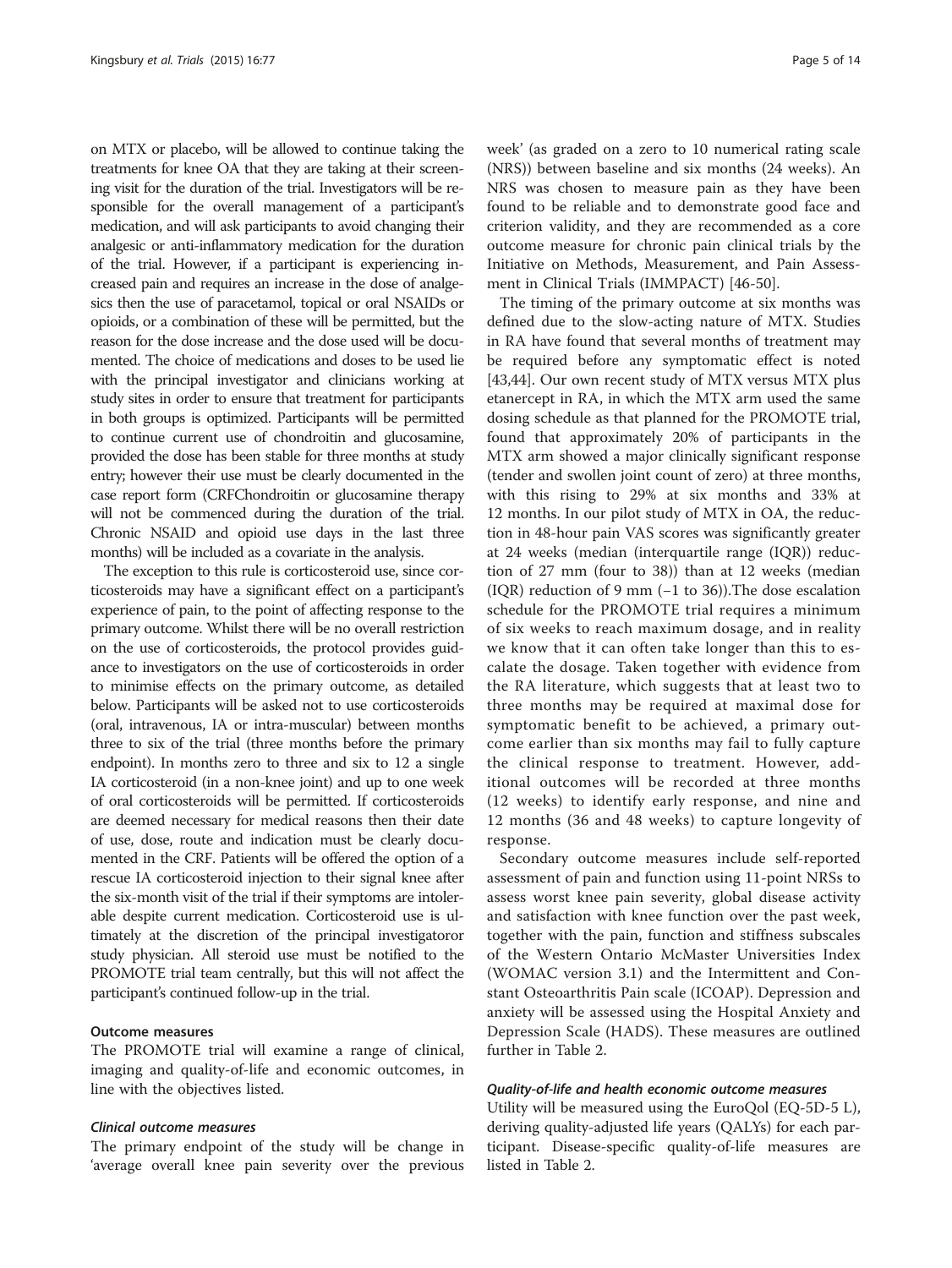#### <span id="page-5-0"></span>Table 2 Outcome measures

|                                                                                                               |   | MONUR) |              |   |    |
|---------------------------------------------------------------------------------------------------------------|---|--------|--------------|---|----|
|                                                                                                               | 0 | 3      | 6            | 9 | 12 |
| Primary outcome                                                                                               |   |        |              |   |    |
| Average overall knee pain severity over the<br>previous week (0 to 10 NRS)                                    |   |        | J J J J J    |   |    |
| Secondary outcomes                                                                                            |   |        |              |   |    |
| Imaging assessments:                                                                                          |   |        |              |   |    |
| MRI of signal knee                                                                                            |   |        |              |   |    |
| Clinical assessments:                                                                                         |   |        |              |   |    |
| Knee examination                                                                                              |   |        |              |   |    |
| Self-reported questionnaires:                                                                                 |   |        |              |   |    |
| WOMAC 3.1 (pain, stiffness and<br>function) - five-point Likert scale                                         |   |        | $\sqrt{11}$  |   |    |
| <b>ICOAP</b>                                                                                                  |   |        | .            |   |    |
| 11-point NRS for:                                                                                             |   |        | 1111         |   |    |
| Worst knee pain severity,/ global disease activity and<br>pain in other joints over the past week             |   |        |              |   |    |
| Satisfaction with knee function over the past 2 days                                                          |   |        |              |   |    |
| Knee pain, aching or stiffness over the past month<br>(no days to all days)                                   |   |        |              |   |    |
| Global <sup>a</sup> improvement in knee problem, pain and<br>function                                         |   |        | $\sqrt{2}$   |   |    |
| Pain elsewhere (pain manikin)                                                                                 |   |        | 1111.        |   |    |
| Duration of knee pain over the past 12 months<br>(<7 days, 1 to 4 weeks, >1 month, <3 months or<br>>3 months) |   |        |              |   |    |
| Onset of knee pain (last 12 months, 1 to 5 years, 5 to<br>10 years or 10 years or more)                       |   |        |              |   |    |
| Quality of life: SF-12 v2 and OAQoL [40]                                                                      | J |        |              |   |    |
| EuroQol EQ-5D [41,42]                                                                                         | ✓ |        |              |   |    |
| Depression and anxiety: HADS                                                                                  |   |        |              |   |    |
| Resource use:                                                                                                 | ✓ |        | J            |   |    |
| Demographics and medical history                                                                              | ℐ |        |              |   |    |
| Brief medication questionnaire                                                                                |   |        |              |   |    |
| Concomitant medication <sup>b</sup>                                                                           |   |        | $\checkmark$ |   |    |
| Adverse events <sup>b</sup>                                                                                   |   |        | $\checkmark$ |   |    |

 $M = m + L(n)$ 

<sup>a</sup>A six-point Likert scale: completely better, much better, better, no change, worse or much worse. <sup>b</sup>Also recorded at 1 and 2 months. HADS, Hospital Anxiety and Depression Scale; ICOAP, Intermittent and Constant Osteoarthritis Pain; NRS, numerical rating scale; OAQoL, Osteoarthritis Quality of Life Scale; VAS, visual analogue scale; WOMAC, Western Ontario McMaster Universities Index.

## Imaging outcome measures

Gadolinium-enhanced 1.5/3.0 T MRI of the signal knee will be performed at baseline and six months according to the protocol outlined in Table 3. All images will be quality controlled by an experienced musculoskeletal radiologist within two weeks of acquisition to ensure that the image quality is sufficient for scoring purposes. MRIs will be centrally scored semi-quantitatively and quantitatively at the end of the study. Semi-quantitative

Table 3 Magnetic resonance imaging acquisition protocol

| Plane            | Sequence                                                      | <b>Slice Thickness</b> |  |  |
|------------------|---------------------------------------------------------------|------------------------|--|--|
| Sagittal         | T1 SF                                                         | $2 \text{ mm}$         |  |  |
| Sagittal         | PD FSE TE = 40 Fat Saturated                                  | $3 \text{ mm}$         |  |  |
| Sagittal         | T2 FSF Fat Saturated                                          | $3 \text{ mm}$         |  |  |
| Coronal          | PD FSE TE = 40 Fat Saturated                                  | $3 \text{ mm}$         |  |  |
| Coronal          | <b>STIR</b>                                                   | 4 mm                   |  |  |
| Axial            | PD FSF TF $=$ 40 Fat Saturated                                | $3 \text{ mm}$         |  |  |
| Post gadolinium: |                                                               |                        |  |  |
| Sagittal         | T1 3D SPGR Fat Saturated/Water Excitation<br><b>Isotropic</b> |                        |  |  |

scoring will be conducted using the MRI Osteoarthritis Knee Score (MOAKS) [[51](#page-13-0)]. Images will be quantitatively scored using statistical shape modelling technology to automatically quantitate total and compartmental synovial volume, total and compartmental bone shape and other relevant features including cartilage morphology [[52\]](#page-13-0).

## Sample size

The standard deviation used in the sample size calculation is an estimate from previous studies. The internal pilot study will be used to re-estimate the sample size required and increase the recruitment target if necessary.

A data-driven analysis which related change on an NRS with patient global assessment of change using data from 10 similar trials of chronic pain showed that a 30% change, or two points on the NRS was related to change of clinical importance in chronic pain. The correlation between clinician and patient global assessment of change was high in this review, and the large sample size used underscores the external validity of these estimates [\[53\]](#page-13-0). This estimate of a two-point change on a NRS being associated with a 'much better' improvement was also seen in a prospective cohort of patients with chronic musculoskeletal pain [[54\]](#page-13-0).

In a recent placebo-controlled, 121 patient, OA knee trial using an 11-point pain NRS as the primary outcome, the mean (standard deviation (SD)) baseline pain score was 6.1 (2.1) in the control group, 7.7 (1.4) in the placebo group, 7.1 (2.8) in treatment group A and 6.7 (2.5) in treatment group B [[55](#page-13-0)]. In a separate 73 patient OA knee trial, the mean (SD) baseline pain score was 4.0 (2.1) in group A and 4.3 (1.9) in group B. At 12 months, the mean (SD) within-group difference was 0.9 (2.1) for group A and 1.3 (2.4) for group B [[56](#page-13-0)]. For the sample size calculation an SD of 4 is used as a conservative estimate.

The expected consistency in baseline pain among our trial population allows the use of raw change in score, rather than percentage change [[53\]](#page-13-0). In order to detect a two-point change, with an assumed SD of 4 (80% power and 5% significance level), 64 participants per arm are required. Allowing for a conservative 20% dropout rate,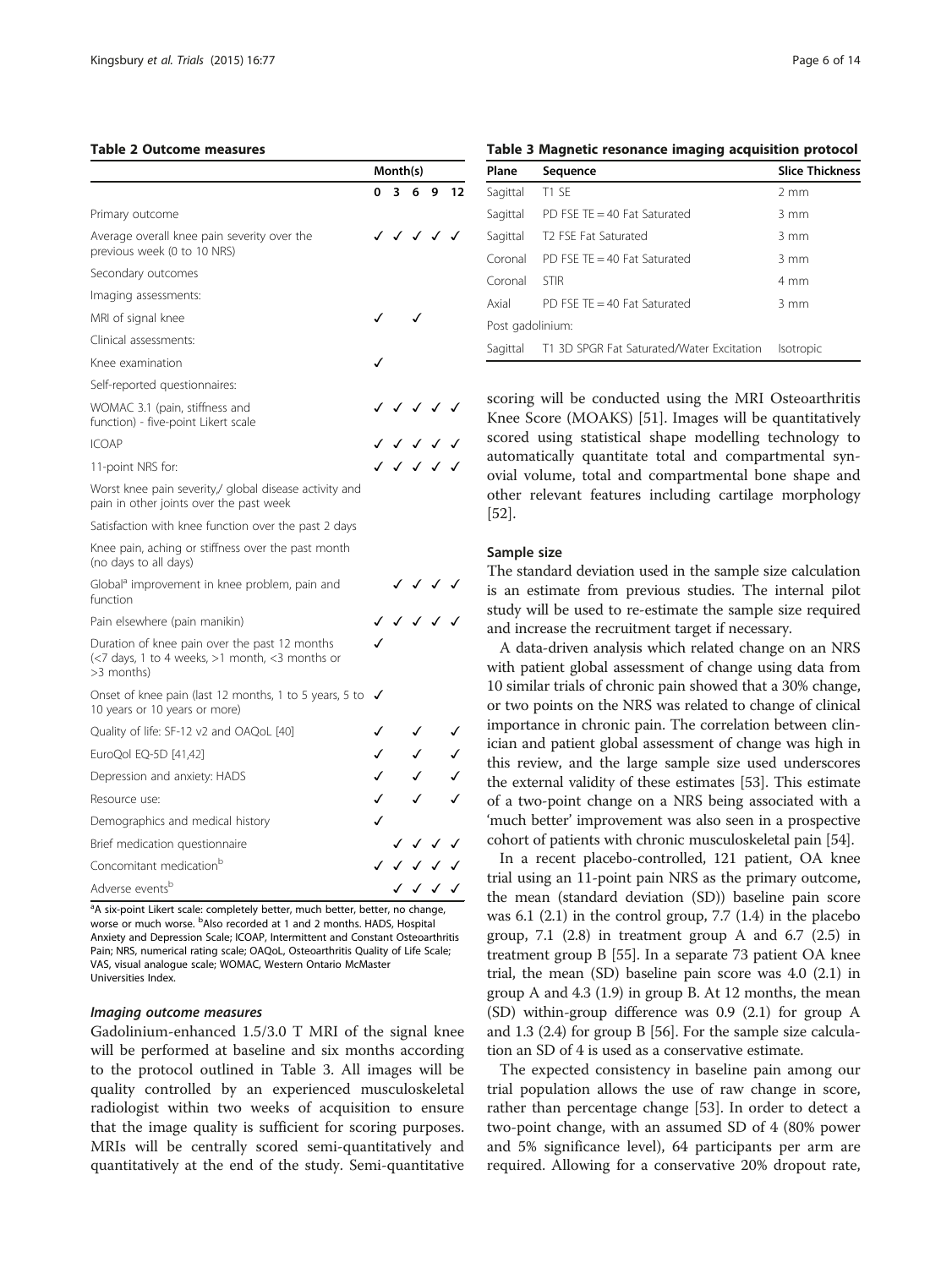a total of 160 participants will therefore need to be recruited into the study.

### Trial procedures

Ethical approval for the study has been granted by the Leeds West Research Ethics Committee (reference number 13/YH/0279). Informed written consent will be obtained from all participants.

## Participant recruitment strategy

Since knee OA is primarily managed within primary care, our recruitment strategy must enable a clear interface between primary care centres and the secondary care sites at which trial activity will take place. Relevant Clinical Commissioning Group (CCG) approvals will be obtained to enable primary care sites to act as Patient Identification Centres (PICs), with potentially eligible patients referred on to local secondary care study teams.

A total of 160 subjects with symptomatic knee OA will be recruited and randomly allocated to either the treatment or placebo control group. Recruitment methods will include advertisements through the local media and community groups, invitations to previous study participants who have given their consent to be contacted regarding future research projects and liaisons with musculoskeletal physicians, general practitioners and allied health professionals. Recruitment will be initiated at all sites as soon as local approvals are in place, therefore recruitment to the pilot phase may occur from multiple sites. There will be no pause in recruitment once 30 patients are recruited, as the outcome from the analysis of the pilot phase will be to either continue to the planned numbers or to increase the planned sample size.

## Informed consent and participant confidentiality

Informed consent will be obtained before patients are screened for participation in the PROMOTE trial. The right of the patient to refuse consent without giving reasons will be respected. Further, the patient will remain free to withdraw from the study at any time without giving reasons and without prejudicing any further treatment. The written consent will be obtained by an appropriately delegated clinician who is, by education and experience, qualified to do so, and who has signed and dated the staff authorization and delegation log. The process of obtaining written consent will be clearly documented in the patient's medical notes. Patient confidentiality will be guaranteed at all times, in line with the requirements of the United Kingdom Data Protection Act 1998 and NHS regulations.

## Eligibility criteria

Participants must meet the inclusion and exclusion criteria (shown in Table [4](#page-7-0)) in order to participate. These will be assessed at the screening visit (Figure [2](#page-8-0)). Potential participants who are deemed ineligible at screening will be allowed a second screening visit if the reason for ineligibility is a temporary status (for example, recent corticosteroid injection; Table [4\)](#page-7-0).

Identical over-encapsulated MTX and placebo capsules will be produced to ensure allocation concealment. Upon production, study medication will be packed into bulk numbered bottles according to a randomization schedule. This will be prepared by the contract manufacturer using a computerized random number generator, thereby guaranteeing full allocation concealment. Study medication will be issued in numerical order by the pharmacy. Participants in each site will be randomly assigned to the intervention arm or the placebo arm in a ratio of 1:1, and the randomization will be double-blind.

#### Blinding

Investigators and participants will remain blinded throughout the trial. Emergency unblinding will be allowed in limited situations that impact on the safety of study participants. Code-break envelopes for the full randomization schedule will be maintained by the Leeds General Infirmary pharmacy, and pharmacies at other sites will hold code-break envelopes for their respective participants. A 24-hour code-break telephone line will also be established in case of the need for emergency out-of-hours unblinding. Participants who are unblinded will be withdrawn from treatment but will continue to be followed as per the planned follow-up schedule, unless they request to fully withdraw from the trial.

#### Maintaining the treatment blind

Given the possible toxicities related to MTX, there is potential for investigators reviewing blood results to become aware of treatment. Therefore, patient-reported outcomes will be completed before any changes in dose or results of blood monitoring are discussed with participants. Where possible, members of staff with knowledge of blood results will not be responsible for administering patient questionnaires.

## Data collection

All data will be collected on standardized CRFs, which will be completed by site staff, verified by the principal investigator, and returned to the clinical trials unit for data entry. Study sites will also return a patient nonidentifiable participant log and study drug dispensing log to the clinical trials unit.

## Patient reported, clinical and imaging assessments

In addition to the patient-reported measures of pain, function and quality-of-life and imaging outcome measures described above and outlined in Table [2,](#page-5-0) a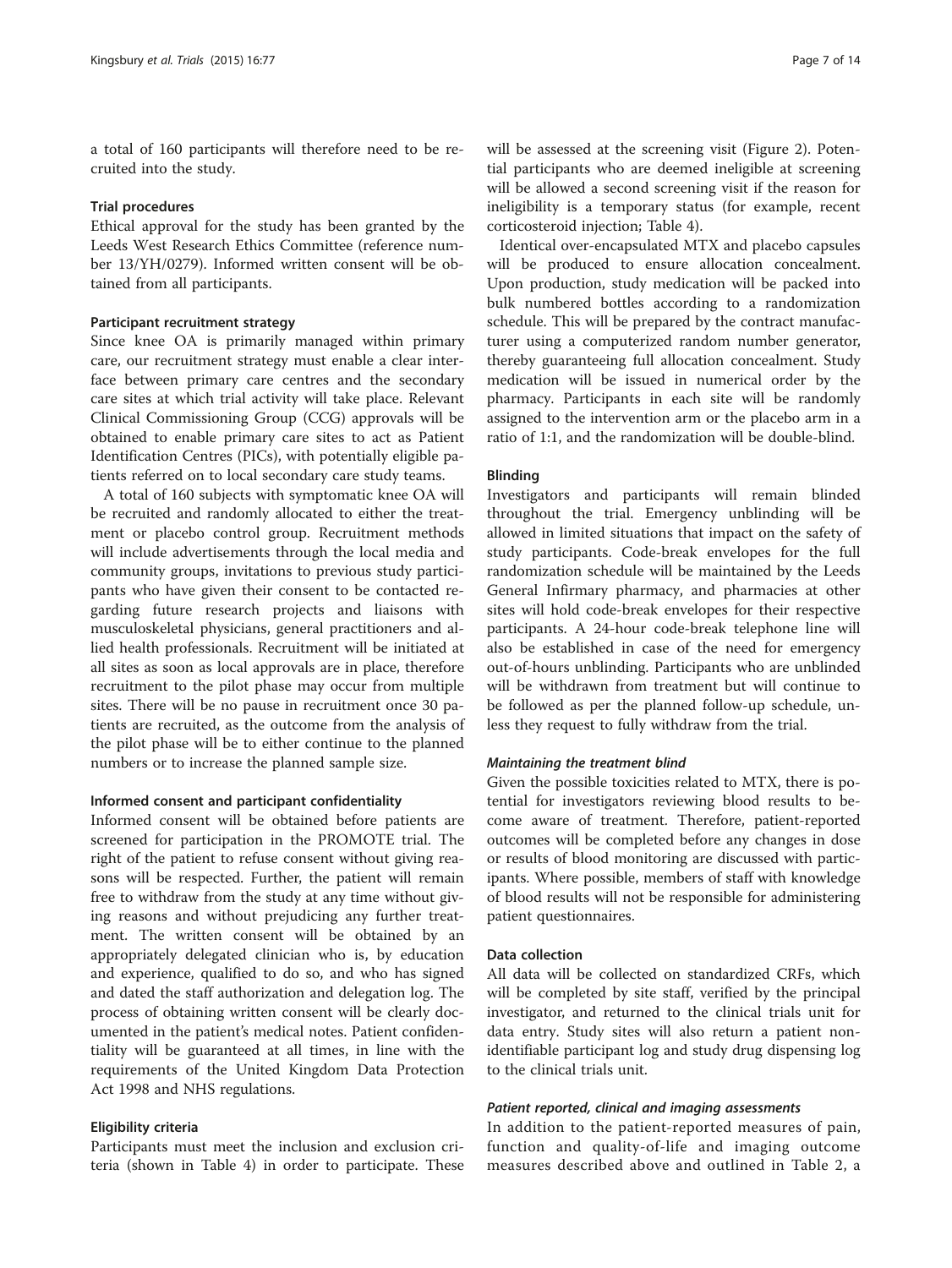## <span id="page-7-0"></span>Table 4 Eligibility criteria

| Inclusion criteria                                                                                                                                                                                                       | <b>Exclusion criteria</b>                                                                                                                                                                                                                         |  |  |  |
|--------------------------------------------------------------------------------------------------------------------------------------------------------------------------------------------------------------------------|---------------------------------------------------------------------------------------------------------------------------------------------------------------------------------------------------------------------------------------------------|--|--|--|
| Fulfil clinical ACR Criteria for knee OA                                                                                                                                                                                 | The presence of any inflammatory arthritis (such as gout, reactive arthritis,                                                                                                                                                                     |  |  |  |
| Knee pain on most days in the last 3 months                                                                                                                                                                              | rheumatoid arthritis, psoriatic arthritis, seronegative spondyloarthropathy,<br>previous diagnosis of pseudogout in target joint with proven crystals on<br>joint aspiration or elevated CRP at time of knee arthritis flare) or<br>fibromyalgia. |  |  |  |
| Knee pain is the predominant pain condition                                                                                                                                                                              | Use of intra-articular (IA) hyaluronic acid in the signal knee within the<br>4 months preceding enrolment in the study <sup>a</sup>                                                                                                               |  |  |  |
| Insufficient pain relief from, inability to tolerate or contra-indication to<br>oral and/or topical NSAIDs and/or opioids. Moderate to severe pain of                                                                    | Use of IA, IM (intra-muscular) or oral corticosteroids in the 3 months<br>preceding enrolment <sup>a</sup>                                                                                                                                        |  |  |  |
| the signal knee as defined by a score of ≥40 mm on a VAS (0 to<br>100 mm) using the question 'On average, how would you rate your<br>knee pain during the last 3 months?'.                                               | Use of other anti-synovial agents (such as hydroxychloroquine or<br>sulphasalazine) in the 2 months preceding the study <sup>a</sup>                                                                                                              |  |  |  |
|                                                                                                                                                                                                                          | Significant knee injury or any knee surgery within the 6 months<br>preceding enrolment in the study <sup>a</sup>                                                                                                                                  |  |  |  |
| Patient able to identify a 'signal' painful knee (either the most<br>painful knee or selected from equally painful knees)                                                                                                | The presence of non-OA causes of pain in the signal knee, such as<br>referred hip pain, osteonecrosis or radicular spinal pain                                                                                                                    |  |  |  |
| A previous radiograph (X-ray) of the signal knee within the<br>last 2 years with changes consistent with tibiofemoral OA                                                                                                 | Commencement of physiotherapy or non-pharmacological knee OA<br>treatment in the 2 months preceding the study <sup>a</sup>                                                                                                                        |  |  |  |
| No change in the average weekly dose of oral or topical<br>analgesics (including NSAIDs) for at least 4 weeks <sup>a</sup>                                                                                               | A history of partial or complete joint replacement surgery in the signal<br>knee at any time, listed for knee surgery or anticipating knee surgery<br>during the study period                                                                     |  |  |  |
| Has used chondroitin or glucosamine for at least 3 months with no<br>change to the average weekly dose, is not using or is willing to stop<br>using if recently started <sup>a</sup>                                     | Women who are pregnant, breast-feeding or men or women planning<br>pregnancy within 18 months after screening (approximately 6 months<br>following last study medications)                                                                        |  |  |  |
| All male and female subjects biologically capable of having children<br>must agree to use a reliable method of contraception for the duration<br>of the study and 24 weeks after the end of the study period. Acceptable | Use of any investigational (unlicensed) drug within 1 month prior to<br>screening or within 5 half-lives of the investigational agent, whichever<br>is longer <sup>a</sup>                                                                        |  |  |  |
| methods of contraception are surgical sterilisation, oral, implantable<br>or injectable hormonal methods, intrauterine devices or barrier<br>contraceptives.                                                             | Have current signs or symptoms of severe, progressive or uncontrolled<br>renal, hepatic, haematological, gastrointestinal, endocrine, pulmonary,<br>cardiac, neurologic or cerebral disease                                                       |  |  |  |
| If female have potential for child bearing then a negative pregnancy<br>test must be performed prior to starting treatment.                                                                                              | Poor tolerability of venepuncture or lack of adequate venous access<br>for required blood sampling during the study period                                                                                                                        |  |  |  |
| The patient must be able to adhere to the study visit schedule and<br>other protocol requirements                                                                                                                        | Uncontrolled disease states, such as moderate or severe asthma, COPD<br>or inflammatory bowel disease, where flares are commonly treated<br>with oral or parenteral corticosteroids, or recurrent infections                                      |  |  |  |
| The patient must be capable of giving informed consent and the<br>consent must be obtained prior to any screening procedures                                                                                             | Unwilling to keep alcohol intake to below the recommended maximum<br>daily limit during the trial (2 units per day for women, 3 units per<br>day for men)                                                                                         |  |  |  |
| All patients must have had a chest radiograph (X-ray) within<br>the last 6 months                                                                                                                                        | Planned need for live vaccination during 12 months of study<br>(for example for foreign travel) with exception of Zostavax®, which<br>is permissible                                                                                              |  |  |  |
| Aged ≥18 years                                                                                                                                                                                                           | Melanoma or non-skin cancer in the past 3 years <sup>a</sup>                                                                                                                                                                                      |  |  |  |
|                                                                                                                                                                                                                          | Intolerance to lactose                                                                                                                                                                                                                            |  |  |  |
|                                                                                                                                                                                                                          | Significant haematological or biochemical abnormality:                                                                                                                                                                                            |  |  |  |
|                                                                                                                                                                                                                          | Haemoglobin ≤8.5 g/dL                                                                                                                                                                                                                             |  |  |  |
|                                                                                                                                                                                                                          | WCC $\leq$ 3.5 $\times$ 10 <sup>9</sup> /L                                                                                                                                                                                                        |  |  |  |
|                                                                                                                                                                                                                          | Neutrophils $\leq 1.5 \times 10^9$ /L                                                                                                                                                                                                             |  |  |  |
|                                                                                                                                                                                                                          | Platelets $\leq 100 \times 10^9$ /L                                                                                                                                                                                                               |  |  |  |
|                                                                                                                                                                                                                          | ALT >2 times ULN for the laboratory conducting the test.                                                                                                                                                                                          |  |  |  |
|                                                                                                                                                                                                                          | Creatinine >1.5 times ULN for the laboratory conducting the tested                                                                                                                                                                                |  |  |  |
|                                                                                                                                                                                                                          | eGFR <30 mL/minute                                                                                                                                                                                                                                |  |  |  |

<sup>a</sup>Criteria for which participants may be rescreened if they are ineligible at the initial screening visit. ALT, alanine aminotransferase; COPD, chronic obstructive pulmonary disease; eGFR, estimated glomerular filtration rate; IA, intra-articular; IM, intramuscular; IV, intravenous; RA, rheumatoid arthritis; ULN, upper limit of normal; VAS, visual analogue scale; WCC, white cell count.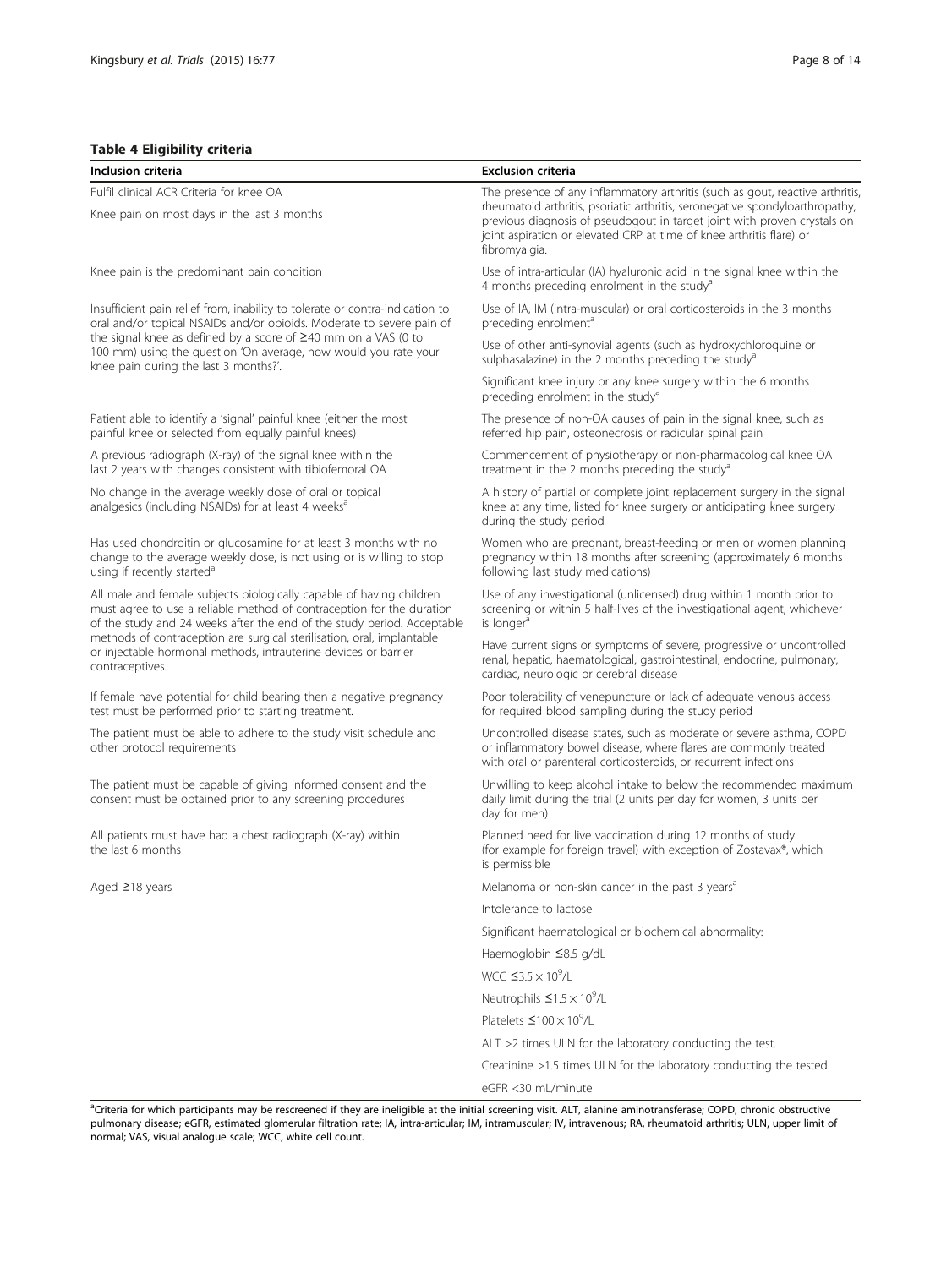<span id="page-8-0"></span>

number of additional data elements will be collected during the trial. At the baseline visit, medical history and demographic data, including smoking and alcohol consumption, employment and family history of knee OA will be collected. Physical examination and vital signs, including height and weight, will be collected at screening, six and 12 months. A clinical examination

of the knee will also be conducted at the baseline visit. This will assess effusion on a zero to three scale, where one is positive bulge sign, two is positive fluctuance (balloon sign) and three is tense effusion, and compartmental (medial tibiofemoral (MTF), lateral tibiofemoral (LTF) or patellofemoral (PF)) tenderness, also measured on a zero to three scale. The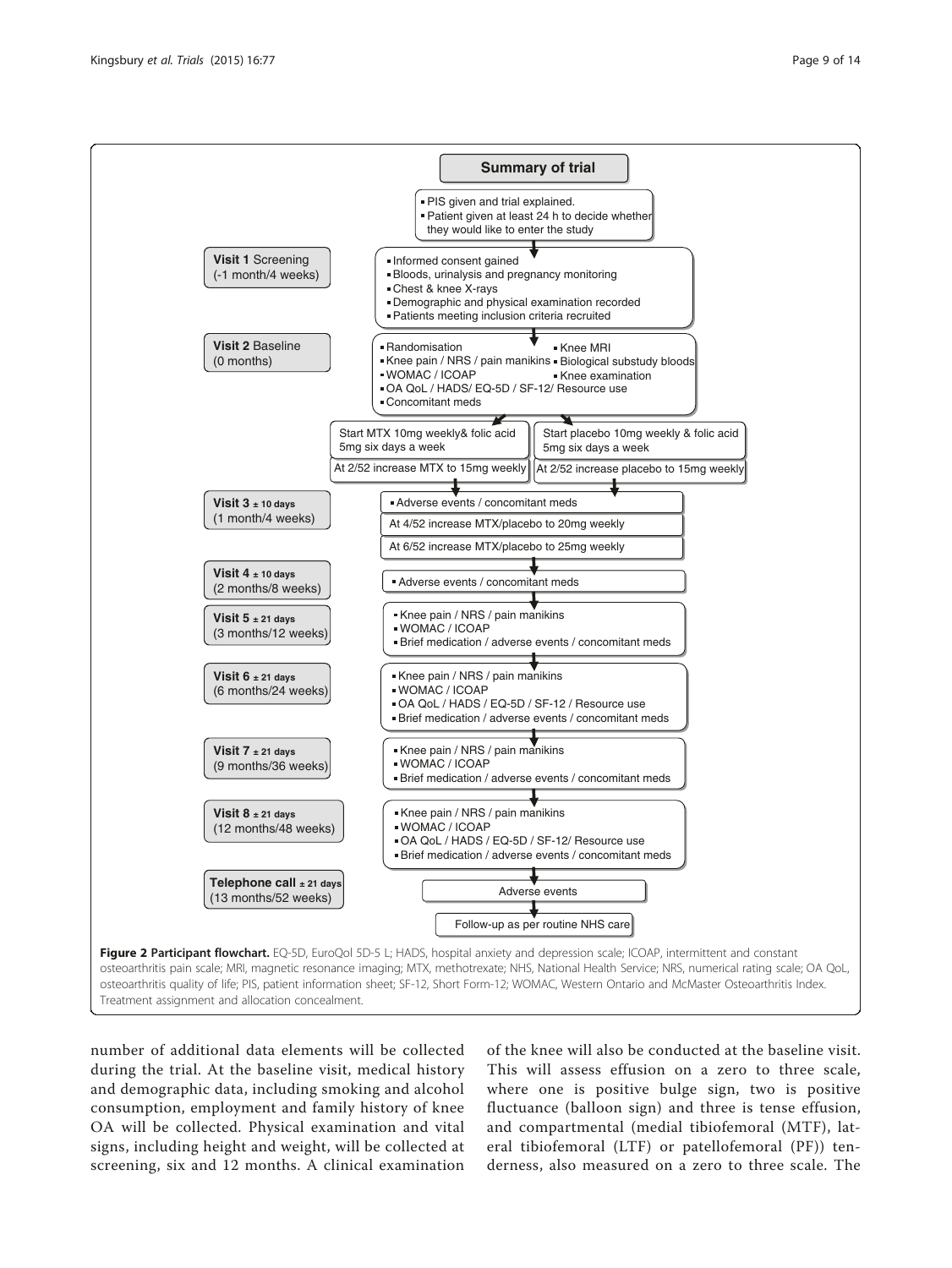specific tools used to capture each data element are further detailed in Table [2](#page-5-0).

## Safety assessments

Adverse events will be recorded throughout the study. Intensity and relationship to the study medication will be ascribed.

## Blood and urine safety assessment

Safety of therapy will be assessed according to regional monitoring guidelines and will be determined by treatment strategy. Full blood count (FBC), liver function test (LFT) and urea and electrolytes (U&E) tests will be performed at screening, every two weeks for the first eight weeks, and every four weeks thereafter. If a patient's results remain abnormal despite action (such as reducing their MTX dose), or at clinician discretion, then study medication will be stopped. For the purposes of this study, abnormal is defined as: haemoglobin ≤8.5 g/dL; white cell count (WCC)  $\leq 3.5 \times 10^9$ /L; neutrophils  $\leq 1.5 \times 10^9$ 10<sup>9</sup>/L; platelets  $\leq 100 \times 10^9$ /L; alanine aminotransferase  $(ALT)$  > two times the upper limit of normal  $(ULN)$  for the laboratory conducting the test; creatinine >1.5 times the ULN for the laboratory conducting the test and estimated glomerular filtration rate (eGFR) <30 mL/minute.

C-reactive protein (CRP), anti-cyclic citrullinated protein (anti-CCP) and rheumatoid factor (RF) tests will be performed at screening. Anti-CCP and RF results from the previous 12 months may be used if these are available. A dipstick urinalysis will be performed at screening to check for evidence of leucocytes, blood or protein, to exclude urine infection. A urine dipstick pregnancy test will be performed for female participants with child-bearing potential, and appropriate contraceptive methods documented for those at risk.

#### Data integrity and management

All data obtained will be kept strictly confidential and will be stored electronically on a database with secured and restricted access. Datasets for each subject will be identified by the participant trial identification number only.

#### Withdrawal

All participants have the right to withdraw consent at any time without prejudice. At the time of withdrawal of consent, a full efficacy and safety evaluation should be performed if the participant consents. Participants who withdraw will be asked to complete the questionnaires as per the next planned study visit. At a participant's request, their data collected up to the point of withdrawal can also be withdrawn from the trial and will not be used in the final analysis. Participants who withdraw will

In the event that a patient is unable to tolerate 7.5 mg of MTX, they will be withdrawn from treatment but will continue to be followed up on as per the planned follow-up schedule, unless they request to fully withdraw from the trial.

## Study site staff training

A centralized introduction and training session was held for all principal investigators and site staff. In addition to this, a site initiation visit will be held at all sites, in order to provide specific training to all staff involved in the study ahead of recruitment. Pre-study training will be conducted to ensure robustness of MRI acquisition.

## Trial site monitoring

The trial will be overseen and monitored by the York Trials Unit on behalf of the Sponsor, the University of Leeds. Each site will be assessed prior to site setup, and visited again once the third participant is recruited or at 20 weeks after the start of recruitment at site, whichever is sooner. The PROMOTE trial was assessed as low risk by the Medicines and Healthcare Products Regulatory Agency (MHRA), and therefore in addition to the single monitoring visit, procedures for central monitoring at the clinical trials unit have been put in place. This will mainly involve cross-checking logs returned from the research team and site pharmacy for consistency. A data monitoring and ethics committee will provide independent oversight to ensure data quality and compliance with the trial protocol.

## Statistical analysis

Full details of the statistical methods will be written in an approved statistical analysis plan prior to any data analysis.

#### Primary endpoint analysis

The primary analysis will be conducted on the intentionto-treat population, including all randomized participants in the groups to which they were randomized. A per protocol population (excluding major protocol violations) will be used to check the robustness of the primary analyses. The safety population will consist of all patients receiving at least one dose of the study drug.

The first 30 participants (included in the internal pilot study) will be included in the main trial analysis along with the rest of the participants. Wittes and Brittain show that sample size re-estimation using an internal pilot study has minimum impact on the overall type I error, therefore an alpha level of 0.05 will still be used for the primary analysis [[57](#page-13-0)].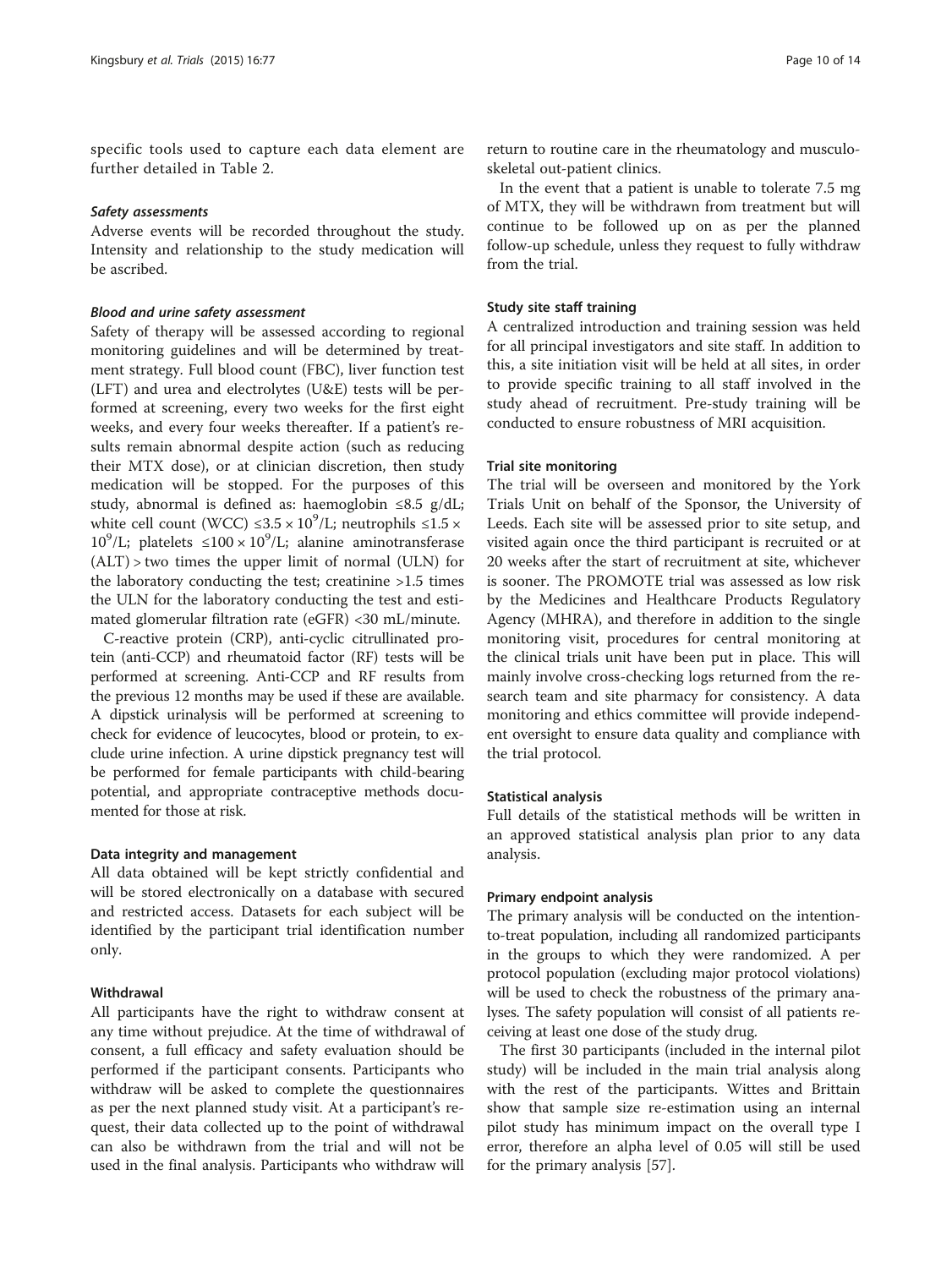The pilot phase analysis, which will be conducted after primary outcome data becomes available for the thirtieth participant, will include the following:

- 1. Assessment of the variability of the primary outcome measure, the estimate (SD) will be used to update the sample size calculation;
- 2. Consent rate (out of the number of information packs sent out during the pilot phase);
- 3. Retention rates associated with each treatment and
- 4. Return rate for the six-month outcome assessment.

The primary analysis for the main study will be conducted using linear regression adjusting for the baseline measure. Treatment groups will be compared at six months with respect to their average overall knee pain severity over the previous week.

All secondary analyses will be conducted using linear or logistic regression, depending on the type of outcome measure, adjusting for the same covariates as the primary analysis. The intention-to-treat population will be used for all secondary analyses. All secondary outcomes will be described descriptively (mean, SD, median, minimum and maximum for continuous data and counts and percentages for categorical data). The Short Form-12 questionnaire will be summarized for all components. To minimise multiple testing, only the overall physical component score and mental component score will be analysed, using the same analysis methods as for the primary outcome. For continuous outcomes the regression model assumptions will be checked and, if necessary, data will be transformed prior to analysis if this improves the model fit, or normalises the distribution of residuals.

Adverse events will be coded according to the Med-DRA adverse event dictionary. The overall incidence of serious adverse events and adverse events and number and proportion of patients reporting such events will be summarized by treatment group. Adverse events (including serious adverse events) will be summarized by the number and percentage of subjects who experienced the event by system organ class and preferred term. Subjects will only be counted once. If a subject reports the same adverse event more than once then the maximum grade and strongest causal relationship to study treatment will be used for the summary tables. Adverse events will also be summarized by severity and by relationship to study drug. All adverse events will be included in individual subject line listings.

Analysis of MRI endpoints will be exploratory. Treatment groups will be compared with respect to changes in synovitis, cartilage and bone using linear regression models with adjustment for the same covariates as the primary analysis. Linear regression models will also be used to explore the association between symptom outcome and baseline MRI measurements. Changes in MR features and the relationship of these changes with symptom changes will be explored descriptively.

## Health economics analysis

An economic analysis will be undertaken in order to determine the cost-effectiveness of oral MTX for the treatment of knee OA. A cost-utility analysis will also be undertaken to explore the impact on health-related quality of life. The analyses will be conducted from the perspective of the United Kingdom NHS and Personal Social Services (PSS), in line with National Institute for Health and Care Excellence recommendations [\[58](#page-13-0)].

Health benefits for the economic evaluation will be measured in terms of pain reduction and QALYs. The QALY is a generic outcome which enables decision makers to compare across different disease areas. QALYs will be generated from the EuroQol EQ-5D-5 L for use in the cost-utility analysis, and will be estimated by measuring the area under the curve [\[59](#page-13-0)]. Utility data will be collected at the same time points as for clinical outcomes (at baseline, six months and 12 months).

Costs of the intervention, control and the total health care costs during the treatment and follow-up period will be assessed, including costs of adverse events and medications. Health service resource use will be collected via a self-reported resource use questionnaire, with national costs applied to the quantities of resources utilized, for example using NHS Reference Costs [[60](#page-13-0)] and Unit Costs of Health and Social Care [\[61\]](#page-13-0). The unit costs of medications will be sourced from the British National Formulary [\[62](#page-13-0)].

The within-trial analysis will use regression methods to allow for the correlation between cost and outcome data generated from the trial, with adjustment for covariates. A cost-effectiveness analysis will determine the cost per unit of reduction in knee pain score (as measured on the NRS). A cost-utility analysis will be undertaken to generate the cost per QALY. The results will be presented in terms of incremental cost-effectiveness ratios (ICERs). Future costs and outcomes will not be discounted due to the trial follow-up being one year. Cost-effectiveness acceptability curves will be produced to explore the probability that MTX will be costeffective at different cost-effectiveness thresholds [[63](#page-13-0)].

## **Discussion**

Current medical therapy does not provide satisfactory pain relief in the majority of people with OA [[64\]](#page-13-0); with the rapidly ageing population the prevalence of OA will continue to rise over the next decade. Unless the barriers to successful treatment of OA are overcome, the already considerable social and economic burden will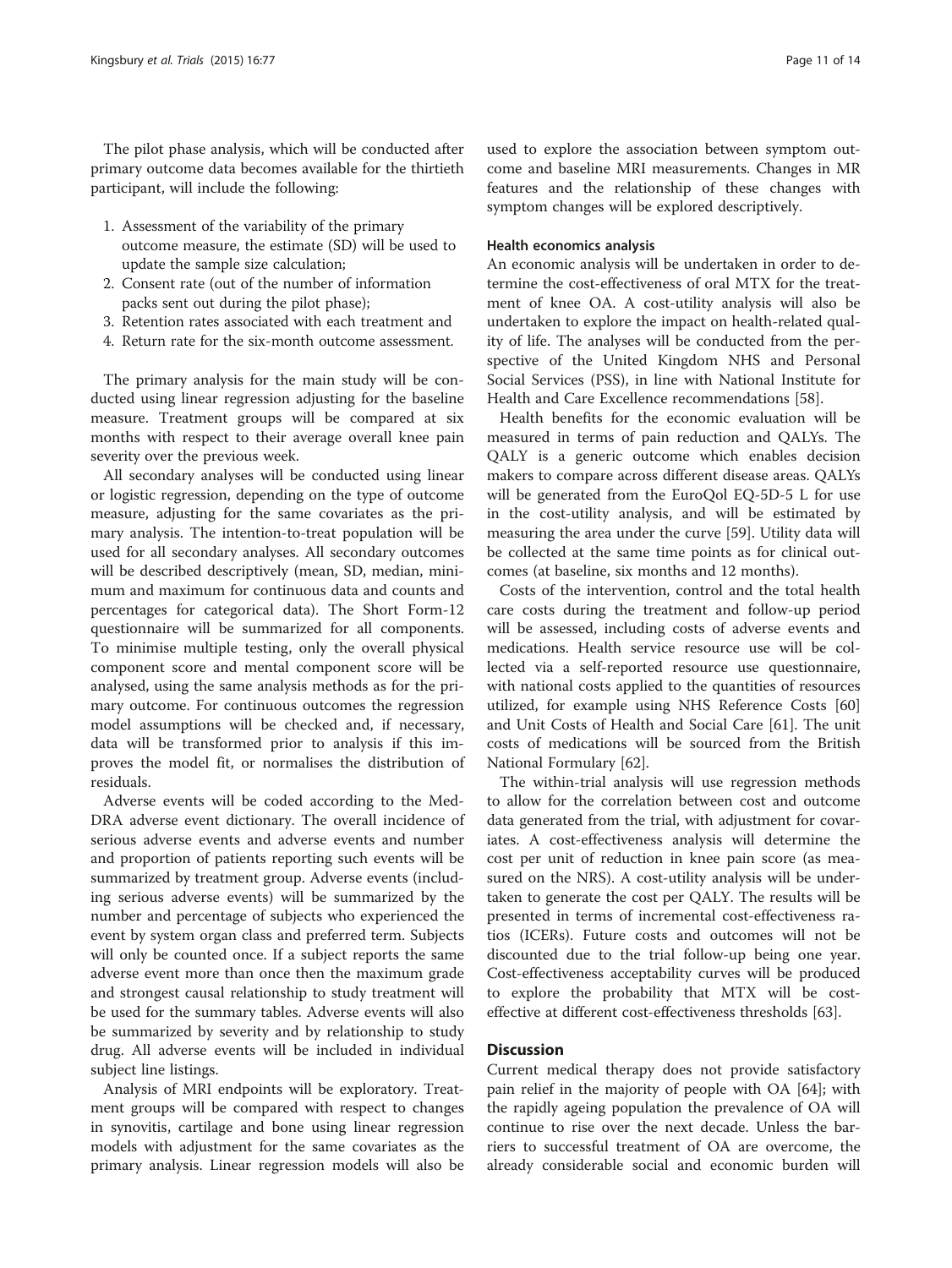<span id="page-11-0"></span>soon reach an unsustainable level. The last decade has seen major advances in understanding OA pathology. MRI has demonstrated that synovial inflammation is common in OA and is related to symptoms. MTX is the most common agent used to treat synovitis in RA and because of its favourable efficacy, long-term retention rates, low cost and established track record it has become the standard by which other DMARDs are evaluated, supporting our choice to use MTX rather than any other DMARD for a trial in OA. Since the design of this study and conduct of the systematic literature review, a single-centre randomized controlled trial of MTX in knee OA has been published [[65](#page-13-0)]. The study demonstrated a clinically relevant reduction in knee pain and physical function in the intervention group compared with the placebo group at 28 weeks. A significantly higher proportion of patients in the MTX group (53%) showed a reduction in VAS of more than 20 mm compared to the placebo group (24%;  $P = 0.018$ ). The positive findings of this study reinforce the potential of MTX as a treatment for OA. However, given the substantial impact that using MTX for treating OA would have on clinical practice, a large multi-centre confirmatory study is essential. The PROMOTE trial has been designed to be pragmatic in nature so as to answer the question as to whether MTX is a valuable addition to the overall management of patients with OA.

## Trial status

Recruitment to the trial began in June 2014. Follow-up of participants is in progress and is expected to be completed in December 2016.

#### Abbreviations

AICAR: Aminoimidazole carboxamide ribonucleotide; ALT: Alanine aminotransferase; CCG: Clinical Commissioning Group; CCP: Cyclic citrullinated protein; CCRN: Comprehensive Clinical Research Network; CPPD: Calcium pyrophosphate crystal disease; CRF: Case report form; CRP: C-reactive protein; CVD: Cardiovascular disease; DMARD: Disease modifying anti-rheumatic drug; eGFR: Estimated glomerular filtration rate; FBC: Full blood count; GP: General practitioner; HADS: Hospital Anxiety and Depression Scale; IA: Intra-articular; ICER: Incremental cost-effectiveness ratio; ICOAP: Intermittent and Constant Osteoarthritis Pain; IL: Interleukin; LFT: Liver function test; LTF: Lateral tibiofemoral; MHRA: Medicines and Healthcare Products Regulatory Agency; MOAKS: MRI Osteoarthritis Knee Score; MRI: Magnetic resonance imaging; MTF: Medial tibiofemoral; MTX: Methotrexate; NHS: National Health Service; NICE: National Institute for Health and Care Excellence; NIMP: Non-Investigational Medicinal Product; NRS: Numerical rating scale; NSAID: Non-steroidal anti-inflammatory drug; OA: Osteoarthritis; OA QoL: Osteoarthritis Quality of Life Scale; PF: Patellofemoral; PICS: Patient Identification Centres; PsA: Psoriatic arthritis; PSS: Personal Social Services; QALY: Quality-adjusted life year; RA: Rheumatoid arthritis; RF: Rheumatoid factor; SD: Standard deviation; TNF: Tumour necrosis factor; U&E: Urea and electrolytes; ULN: Upper limit of normal; VAS: Visual analogue scale; WCC: White cell count; WOMAC: Western Ontario and McMaster Universities Index of OA.

#### Competing interests

The authors declare they have no competing interests.

#### Authors' contributions

PGC conceived the study. SRK, PT, NKA, MB, FB, KC, MD, CJE, TG, AJG, MG, CEH,RH, RM, TWO, ER, DLS, FEW, DJT and PGC participated in its design and coordination, and performed the research. SRK and PT drafted the manuscript. All authors revised the manuscript and gave final approval of the version to be submitted.

#### Acknowledgements

The PROMOTE trial is funded by an Arthritis Research UK Clinical Studies Grant (reference number: 20186). The authors acknowledge the support of the National Institute for Health Research, through the Comprehensive Clinical Research Network (CCRN). Please do not hesitate to contact the CCRN Portfolio team at ccrn.portfolio@nihr.ac.uk should you require further information.

SRK and PGC are part funded by the National Institute for Health Research (NIHR) through the Leeds Musculoskeletal Biomedical Research Unit. This paper presents independent research funded by the NIHR. The views expressed are those of the authors and not necessarily those of the NHS, the NIHR or the Department of Health.

#### Author details

<sup>1</sup> Leeds Institute of Rheumatic and Musculoskeletal Medicine and National Institute of Health Research (NIHR) Leeds Musculoskeletal Biomedical Research Unit, University of Leeds, Chapeltown Road, Leeds LS7 4SA, UK. <sup>2</sup>York Trials Unit, Department of Health Sciences, Faculty of Science, Seebohm Rowntree Building, University of York, Heslington, York YO10 5DD, UK. <sup>3</sup>NIHR Musculoskeletal Biomedical Research Unit, Nuffield Department of Orthopaedics, Rheumatology and Musculoskeletal Sciences, Nuffield Orthopaedic Centre, University of Oxford, Windmill Road, Headington, Oxford OX3 7LD, UK. <sup>4</sup>Department of Rheumatology, Maidstone and Tunbridge Wells NHS Trust, Pembury, Tunbridge Wells, Kent TN2 4QJ, UK. 5 Musculoskeletal Research Group, Institute for Cellular Medicine, Newcastle University, Musculoskeletal Research Group, 4th Floor Catherine Cookson Building, The Medical School, Framlington Place, Newcastle University, Newcastle NE2 4HH, UK. <sup>6</sup>Academic Rheumatology, Clinical Sciences Building, University of Nottingham, Nottingham City Hospital, Hucknall Road, Nottingham NG5 1 PB, UK. <sup>7</sup> Department of Rheumatology and NIHR Wellcome Trust Clinical Research Facility, University Hospital Southampton NHS Foundation Trust, Southampton SO16 6YD, UK. <sup>8</sup>Guy's and St Thomas Hospitals Foundation NHS Trust, Great Maze Pond, London SE1 9RT, UK. <sup>9</sup>The York Hospital, York Hospitals NHS Foundation Trust, Wigginton Road, York YO31 8HE, UK. <sup>10</sup>Rheumatology Department, St Peters Hospital, Guildford Road, Chertsey, Surrey KT16 0PZ, UK.<sup>11</sup>Institute of Integrative Biology, University of Liverpool and Institute of Ageing and Chronic Disease, University Hospital Aintree, Longmoor Lane, Fazakerley, Liverpool, Merseyside L9 7AL, UK. <sup>12</sup>Arthritis Research UK Centre for Epidemiology, The University of Manchester, 2nd floor, Stopford Building, Oxford Road, Manchester M13 9PT, UK. <sup>13</sup>Research Institute for Primary Care and Health Sciences, Keele University, Keele, Staffordshire ST5 5BG, UK. <sup>14</sup>Department of Rheumatology, King's College London School of Medicine, King's College London and Department of Rheumatology, King's College Hospital, 10 Cutcombe Road, London SE5 9RJ, London, UK. <sup>15</sup> Kennedy Institute of Rheumatology, Nuffield Department of Orthopaedics, Rheumatology and Musculoskeletal Sciences, University of Oxford, Windmill Road, Oxford, OX3 7HE, UK and Imperial College London, South Kensington Campus, London SW7 2AZ, UK.

#### Received: 5 November 2014 Accepted: 11 February 2015 Published online: 04 March 2015

#### References

- 1. Murray CJ, Vos T, Lozano R, Naghavi M, Flaxman AD, Michaud C, et al. Disability-adjusted life years (DALYs) for 291 diseases and injuries in 21 regions, 1990–2010: a systematic analysis for the Global Burden of Disease Study 2010. Lancet. 2012;380(9859):2197–223. doi:10.1016/S0140-6736(12) 61689-4.
- 2. Vos T, Flaxman AD, Naghavi M, Lozano R, Michaud C, Ezzati M, et al. Years lived with disability (YLDs) for 1160 sequelae of 289 diseases and injuries 1990–2010: a systematic analysis for the Global Burden of Disease Study 2010. Lancet. 2012;380(9859):2163–96. doi:10.1016/S0140- 6736(12)61729-2.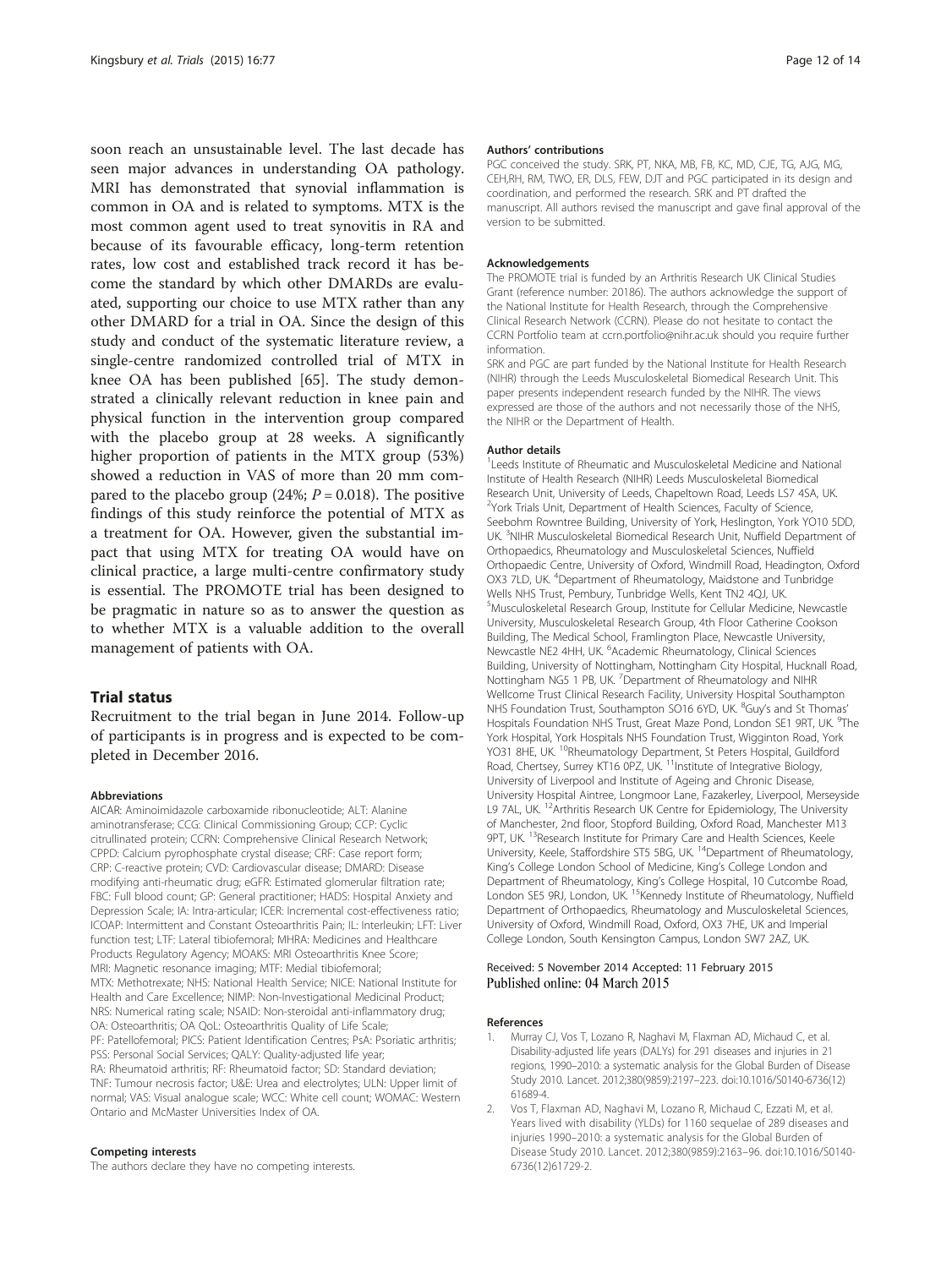- <span id="page-12-0"></span>3. Murphy L, Schwartz TA, Helmick CG, Renner JB, Tudor G, Koch G, et al. Lifetime risk of symptomatic knee osteoarthritis. Arthritis Rheum. 2008;59 (9):1207–13. doi:10.1002/art.24021.
- 4. Bitton R. The economic burden of osteoarthritis. Am J Manag Care. 2009;15 Suppl 8:S230–5.
- 5. Care A. OA Nations Survey. 2003.
- 6. Hiligsmann M, Cooper C, Arden N, Boers M, Branco JC, Luisa Brandi M, et al. Health economics in the field of osteoarthritis: An Expert's consensus paper from the European Society for Clinical and Economic Aspects of Osteoporosis and Osteoarthritis (ESCEO). Semin Arthritis Rheum. 2013;43(3):303–13. doi:10.1016/j.semarthrit.2013.07.003.
- 7. National Institute for Health and Care Excellence. Osteoarthritis: care and management in adults. NICE Clinical Guideline 177. February 2014. [http://www.nice.org.uk/guidance/CG177.](http://www.nice.org.uk/guidance/CG177) Accessed 4 Aug 2014.
- 8. McAlindon TE, Bannuru RR, Sullivan MC, Arden NK, Berenbaum F, Bierma-Zeinstra SM, et al. OARSI guidelines for the non-surgical management of knee osteoarthritis. Osteoarthritis Cartilage. 2014;22(3):363–88. doi:10.1016/j.joca.2014.01.003.
- 9. Hochberg MC, Altman RD, April KT, Benkhalti M, Guyatt G, McGowan J, et al. American College of Rheumatology 2012 recommendations for the use of nonpharmacologic and pharmacologic therapies in osteoarthritis of the hand, hip, and knee. Arthritis Care Res (Hoboken). 2012;64(4):465–74.
- 10. Conaghan PG, Porcheret M, Kingsbury SR, Gammon A, Soni A, Hurley M et al. Impact and therapy of osteoarthritis: the Arthritis Care OA Nation 2012 survey. Clin Rheumatol. 2014. doi:10.1007/s10067-014-2692-1.
- 11. National population projections, 2008-based. Office for National Statistics. 2009. [http://www.ons.gov.uk/ons/rel/npp/national-population-projections/](http://www.ons.gov.uk/ons/rel/npp/national-population-projections/2008-based-projections/index.html) [2008-based-projections/index.html](http://www.ons.gov.uk/ons/rel/npp/national-population-projections/2008-based-projections/index.html). Accessed 19 Feb 2015.
- 12. Proceedings of the bone and joint decade 2000–2010 for prevention and treatment of musculo-skeletal disorders; 1998 April 17–18; Lund, Sweden. Acta Orthop Scand Suppl. 1998;281:1–86.
- 13. D'Agostino MA, Conaghan P, Le Bars M, Baron G, Grassi W, Martin-Mola E, et al. EULAR report on the use of ultrasonography in painful knee osteoarthritis. Part 1: prevalence of inflammation in osteoarthritis. Ann Rheum Dis. 2005;64(12):1703–9. doi:10.1136/ard.2005.037994.
- 14. Ostergaard M, Stoltenberg M, Lovgreen-Nielsen P, Volck B, Jensen CH, Lorenzen I. Magnetic resonance imaging-determined synovial membrane and joint effusion volumes in rheumatoid arthritis and osteoarthritis: comparison with the macroscopic and microscopic appearance of the synovium. Arthritis Rheum. 1997;40(10):1856–67. doi:10.1002/1529-0131 (199710)40:10<1856::AID-ART20>3.0.CO;2-3.
- 15. Peterfy CG, Majumdar S, Lang P, van Dijke CF, Sack K, Genant HK. MR imaging of the arthritic knee: improved discrimination of cartilage, synovium, and effusion with pulsed saturation transfer and fat-suppressed T1-weighted sequences. Radiology. 1994;191(2):413–9.
- 16. Keen HI, Wakefield RJ, Grainger AJ, Hensor EM, Emery P, Conaghan PG. An ultrasonographic study of osteoarthritis of the hand: synovitis and its relationship to structural pathology and symptoms. Arthritis Rheum. 2008;59(12):1756–63. doi:10.1002/art.24312.
- 17. Hill CL, Gale DG, Chaisson CE, Skinner K, Kazis L, Gale ME, et al. Knee effusions, popliteal cysts, and synovial thickening: association with knee pain in osteoarthritis. J Rheumatol. 2001;28(6):1330–7.
- 18. Hill CL, Hunter DJ, Niu J, Clancy M, Guermazi A, Genant H, et al. Synovitis detected on magnetic resonance imaging and its relation to pain and cartilage loss in knee osteoarthritis. Ann Rheum Dis. 2007;66(12):1599–603. doi:10.1136/ard.2006.067470.
- 19. Goldring MB. Anticytokine therapy for osteoarthritis. Expert Opin Biol Ther. 2001;1(5):817–29. doi:10.1517/14712598.1.5.817.
- 20. Smith MD, Triantafillou S, Parker A, Youssef PP, Coleman M. Synovial membrane inflammation and cytokine production in patients with early osteoarthritis. J Rheumatol. 1997;24(2):365–71.
- 21. Myers SL, Brandt KD, Ehlich JW, Braunstein EM, Shelbourne KD, Heck DA, et al. Synovial inflammation in patients with early osteoarthritis of the knee. J Rheumatol. 1990;17(12):1662–9.
- 22. Brandt KD, Mazzuca SA, Buckwalter KA. Acetaminophen, like conventional NSAIDs, may reduce synovitis in osteoarthritic knees. Rheumatology (Oxford). 2006;45(11):1389–94. doi:10.1093/rheumatology/kel100.
- 23. Gineyts E, Mo JA, Ko A, Henriksen DB, Curtis SP, Gertz BJ, et al. Effects of ibuprofen on molecular markers of cartilage and synovium turnover in patients with knee osteoarthritis. Ann Rheum Dis. 2004;63(7):857–61. doi:10.1136/ard.2003.007302.
- 24. Felson DT, Lawrence RC, Dieppe PA, Hirsch R, Helmick CG, Jordan JM, et al. Osteoarthritis: new insights. Part 1: the disease and its risk factors. Ann Intern Med. 2000;133(8):635–46. doi:200010170–00016.
- 25. Ravaud P, Moulinier L, Giraudeau B, Ayral X, Guerin C, Noel E, et al. Effects of joint lavage and steroid injection in patients with osteoarthritis of the knee: results of a multicenter, randomized, controlled trial. Arthritis Rheum. 1999;42 (3):475–82. doi:10.1002/1529-0131(199904)42:3<475::AID-ANR12>3.0.CO;2-S.
- 26. Bellamy N, Campbell J, Robinson V, Gee T, Bourne R, Wells G. Intraarticular corticosteroid for treatment of osteoarthritis of the knee. Cochrane Database Syst Rev. 2006;2, CD005328. doi:10.1002/14651858.CD005328.pub2.
- 27. Jones A, Doherty M. Intra-articular corticosteroids are effective in osteoarthritis but there are no clinical predictors of response. Ann Rheum Dis. 1996;55(11):829–32.
- 28. Hochberg MC, Altman RD, April KT, Benkhalti M, Guyatt G, McGowan J, et al. American College of Rheumatology 2012 recommendations for the use of nonpharmacologic and pharmacologic therapies in osteoarthritis of the hand, hip, and knee. Arthritis Care Res. 2012;64(4):455–74.
- 29. Westlake SL, Colebatch AN, Baird J, Kiely P, Quinn M, Choy E, et al. The effect of methotrexate on cardiovascular disease in patients with rheumatoid arthritis: a systematic literature review. Rheumatology (Oxford). 2010;49(2):295–307. doi:10.1093/rheumatology/kep366.
- 30. Mease P. Methotrexate in psoriatic arthritis. Bull Hosp Jt Dis (2013). 2013;71 Suppl 1:S41–5.
- 31. Hasko G, Cronstein BN. Adenosine: an endogenous regulator of innate immunity. Trends Immunol. 2004;25(1):33–9. doi:S1471490603003582.
- 32. Cronstein BN. Low-dose methotrexate: a mainstay in the treatment of rheumatoid arthritis. Pharmacol Rev. 2005;57(2):163–72. doi:10.1124/pr.57.2.3.
- 33. Weinblatt ME, Kaplan H, Germain BF, Block S, Solomon SD, Merriman RC, et al. Methotrexate in rheumatoid arthritis. A five-year prospective multicenter study. Arthritis Rheum. 1994;37(10):1492–8.
- 34. van Ede AE, Laan RF, Rood MJ, Huizinga TW, van de Laar MA, van Denderen CJ, et al. Effect of folic or folinic acid supplementation on the toxicity and efficacy of methotrexate in rheumatoid arthritis: a forty-eight week, multicenter, randomized, double-blind, placebo-controlled study. Arthritis Rheum. 2001;44(7):1515–24. doi:10.1002/1529-0131(200107)44:7<1515::AID-ART273>3.0.CO;2-7.
- 35. Schnabel A, Herlyn K, Burchardi C, Reinhold-Keller E, Gross WL. Long-term tolerability of methotrexate at doses exceeding 15 mg per week in rheumatoid arthritis. Rheumatol Int. 1996;15(5):195–200.
- 36. Salaffi F, Carotti M, Sartini A, Cervini C. A prospective study of the long-term efficacy and toxicity of low-dose methotrexate in rheumatoid arthritis. Clin Exp Rheumatol. 1995;13(1):23–8.
- 37. de Holanda HT, Pollak DF, Pucinelli ML. Low-dose methotrexate compared to placebo in the treatment of knee osteoarthritis. Rev Bras Reumatol. 2007;47(5):334–40.
- 38. Pavelka K, Olejarova M, Pavelkova A. Methotrexate in the treatment of erosive OA of the hands. Ann Rheum Dis. 2006;65(Suppl II):402.
- 39. Chollet-Janin A, Finckh A, Dudler J, Guerne PA. Methotrexate as an alternative therapy for chronic calcium pyrophosphate deposition disease: an exploratory analysis. Arthritis Rheum. 2007;56(2):688–92. doi:10.1002/art.22389.
- 40. Wenham CY, Grainger AJ, Hensor EM, Caperon AR, Ash ZR, Conaghan PG. Methotrexate for pain relief in knee osteoarthritis: an open-label study. Rheumatology (Oxford). 2013;52(5):888–92. doi:10.1093/rheumatology/kes386.
- 41. Neidel J, Schroers B, Sintermann F. The effects of high-dose methotrexate on the development of cartilage lesions in a lapine model of osteoarthrosis. Arch Orthop Trauma Surg. 1998;117(4–5):265–9.
- 42. Mannoni A, Altman RD, Muniz OE, Serni U, Dean DD. The effects of methotrexate on normal and osteoarthritic lapine articular cartilage. J Rheumatol. 1993;20(5):849–55.
- 43. Visser K, Katchamart W, Loza E, Martinez-Lopez JA, Salliot C, Trudeau J, et al. Multinational evidence-based recommendations for the use of methotrexate in rheumatic disorders with a focus on rheumatoid arthritis: integrating systematic literature research and expert opinion of a broad international panel of rheumatologists in the 3E Initiative. Ann Rheum Dis. 2009;68(7):1086–93. doi:10.1136/ard.2008.094474.
- 44. Visser K, van der Heijde D. Optimal dosage and route of administration of methotrexate in rheumatoid arthritis: a systematic review of the literature. Ann Rheum Dis. 2009;68(7):1094–9. doi:10.1136/ard.2008.092668.
- 45. Shea B, Swinden MV, Tanjong Ghogomu E, Ortiz Z, Katchamart W, Rader T, et al. Folic acid and folinic acid for reducing side effects in patients receiving methotrexate for rheumatoid arthritis. Cochrane Database Syst Rev. 2013;5, CD000951. doi:10.1002/14651858.CD000951.pub2.